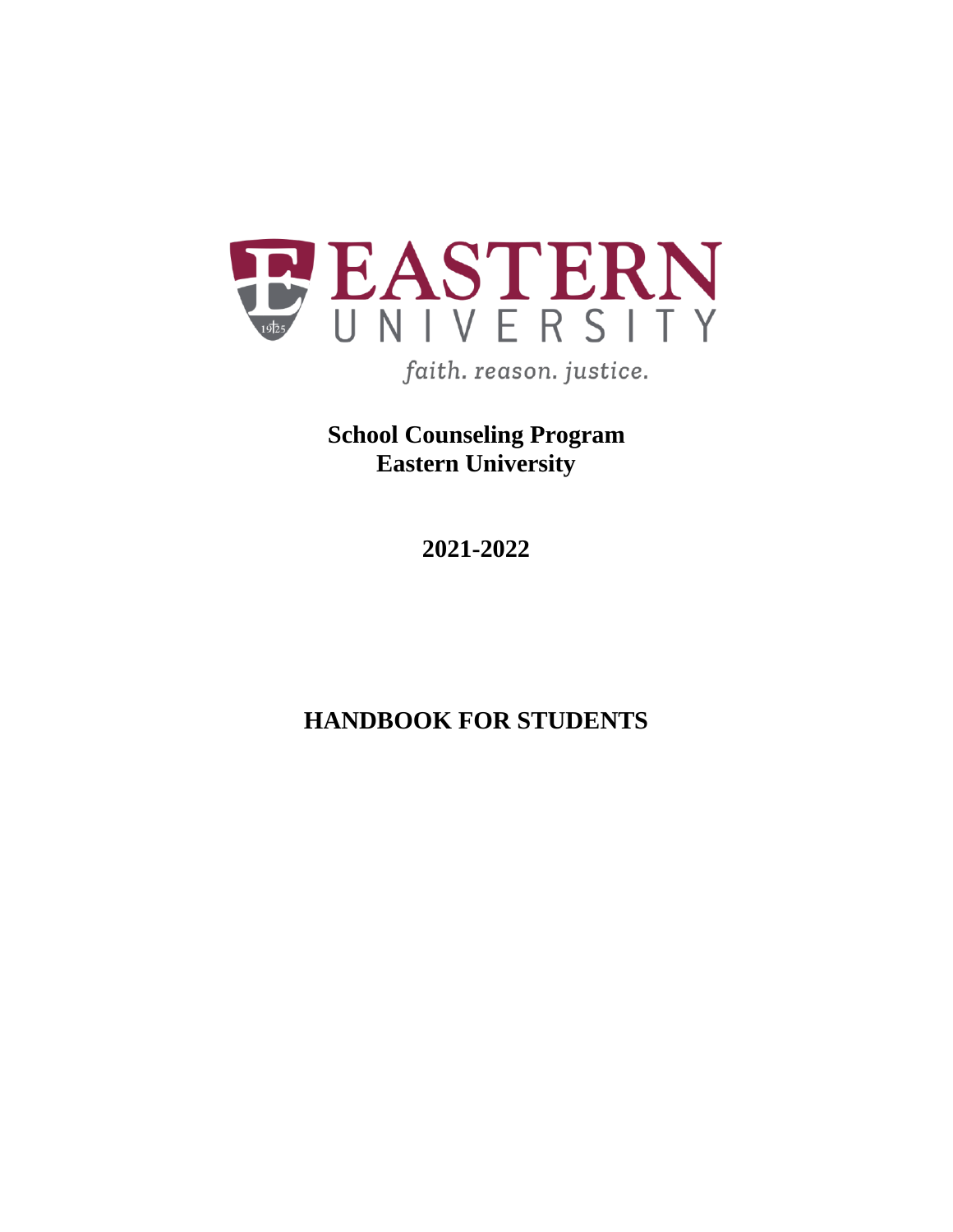# **TABLE OF CONTENTS**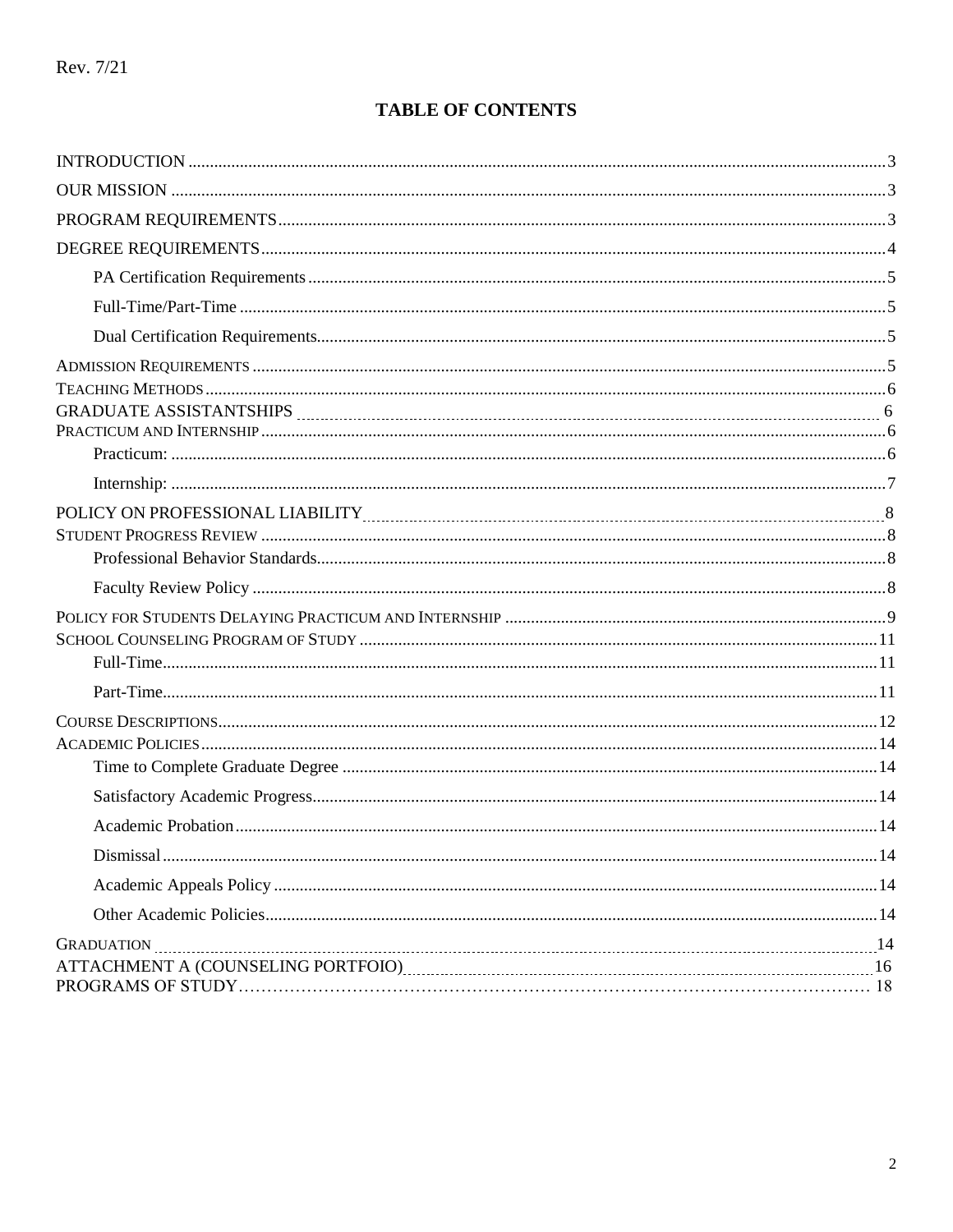## **The SCHOOL COUNSELING PROGRAM at EASTERN UNIVERSITY**

### **Introduction**

<span id="page-2-0"></span>This handbook serves to guide matriculated students in the Master of Education program in School Counseling at Eastern University. In addition to this document, students should also review the Graduate and Professional Studies Student Catalog for a complete understanding of all University requirements and policies.

### **Our Mission**

<span id="page-2-1"></span>Eastern University offers a Master of Education degree in School Counseling, training students to become successful school counselors in PreK-12 school settings. This 48-credit degree program prepares graduates for certification as school counselors with the Pennsylvania Department of Education. Together with a Christian perspective and Christian faculty, our program is distinctive in many important ways.

Students gain a solid foundation in research-based counseling skills and theories to function as advocates for the successful academic, social, and emotional development of children and adolescents. Students can also choose their own practicum and internship sites that are available in schools in their surrounding communities.

We train school counselors in their various areas of expertise. School counselors work to find the best solution for each student and situation, use various strategies to address student needs, and improve school and district-wide support systems. School counselors collaborate with teachers, parents and administrators to implement solutions for learning, to help behavior and social problems, and to help others understand child and adolescent development and how it affects behavior and learning. Career and college counseling and advising at all grade levels are also areas of expertise. They develop, conduct, assess, and evaluate classroom guidance programming and school-wide positive intervention programming. Developing prevention services that promote student growth and adjustment, as well as collaboration with school staff and external agencies to promote a healthy student environment are also responsibilities of the school counselor. And finally, program monitoring through effective research practices is within the purview of the school counselor.

### **Program Objectives**

<span id="page-2-2"></span>The School Counseling Program at Eastern University is designed to ensure that the graduate student who completes our program is trained in specific competency areas established by the Pennsylvania Department of Education (PDE) and those set by the American School Counseling Association (ASCA). Upon completion of the program, all students will have met the educational and field placement requirements for the PreK-12 grade school counseling certification, as set by the PDE. Students are encouraged to develop a portfolio to demonstrate competence in the ASCA and PDE competencies (see Appendix A) when seeking employment in the field. The ASCA and PDE competencies and their descriptions are listed below:

#### **Foundation of School Counseling :**

Responsibilities and duties of School Counselors and School Counseling program

#### **Delivery Services:**

**Guidance Curriculum:** Guidance curriculum consists of structured developmental lessons designed to assist students in achieving the desired competencies and to provide all students with the knowledge and skills appropriate for their developmental level. The guidance curriculum is infused throughout the school's overall curriculum and is presented systematically through PreK-12 classroom and group activities.

**Individual Student Planning: S**chool counselors coordinate ongoing systematic activities designed to individually assist students in establishing personal goals and developing future plans.

**Responsive Services:** Responsive services, which are the traditional duties of a school counselor, consist of activities meeting individual students' immediate needs, usually necessitated by life events or situations and conditions in the students' lives. These needs require counseling, consultation, referral, peer mediation or information.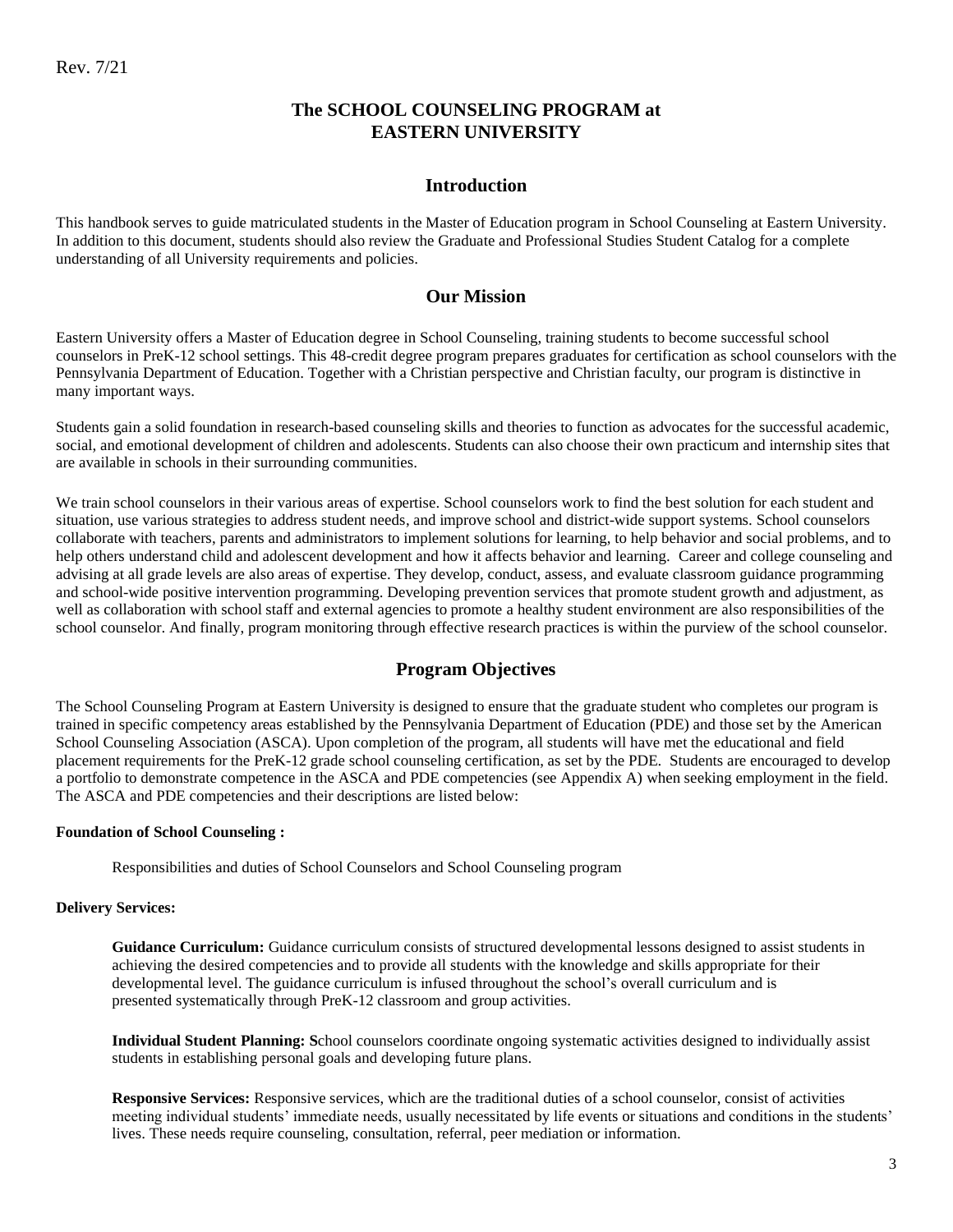**Systems Support:** Like any organized activity, a school counseling program requires administration and management to establish, maintain, and enhance the total counseling program.

#### **Management:**

**Use of Data:** Demonstrate the use of data to affect change within the school system and show that each activity implemented in a program developed by the trainee underwent careful analysis of students' needs, achievement, and/or related data.

**Action Plans:** Demonstrate an Action Plan developed for a program implemented during practicum/internship. Each plan might contain:

- competencies addressed
- description of the activity
- data driving the decision to address the competency
- timeline in which the activity is to be completed
- who is responsible for the delivery
- means of evaluating student success
- expected results for students

#### **Accountability:**

Formative and summative assessment practices

#### **Student Diversity in Development & Learning:**

Work with students and families of various cultural backgrounds; work with children who have special needs or disabilities

### **Prevention, Crisis Intervention & Mental Health:**

Work in all areas with competency and proficiency

#### **Home/School/Community Collaboration:**

Collaborative outreach, consultation and services to families, school personnel, and community

The overall program objective is to train post-baccalaureate students and masters- and doctoral-level students, who earned their degree from a related field (certification only students), and are entering the field of school counseling. For students seeking certification only, careful review and documentation of past graduate school training, work experiences, and competencies are used to identify an individualized program of study.

## **Degree Requirements**

<span id="page-3-0"></span>Students may choose to attend full-time, part-time or for certification only. Full-time attendance is at least nine credits (3 courses) per semester, and part-time is anything less than nine credits. Certification only students are those that already hold (at least) a master's degree in a related field and wish to take courses to become state certified as a School Counselor.

All students are required to take a minimum of 6 credits per semester (so concepts and skills are applied before they are lost across the span of time from the beginning of the program to the end). In the internship phase, less than 6 credits has been allowed.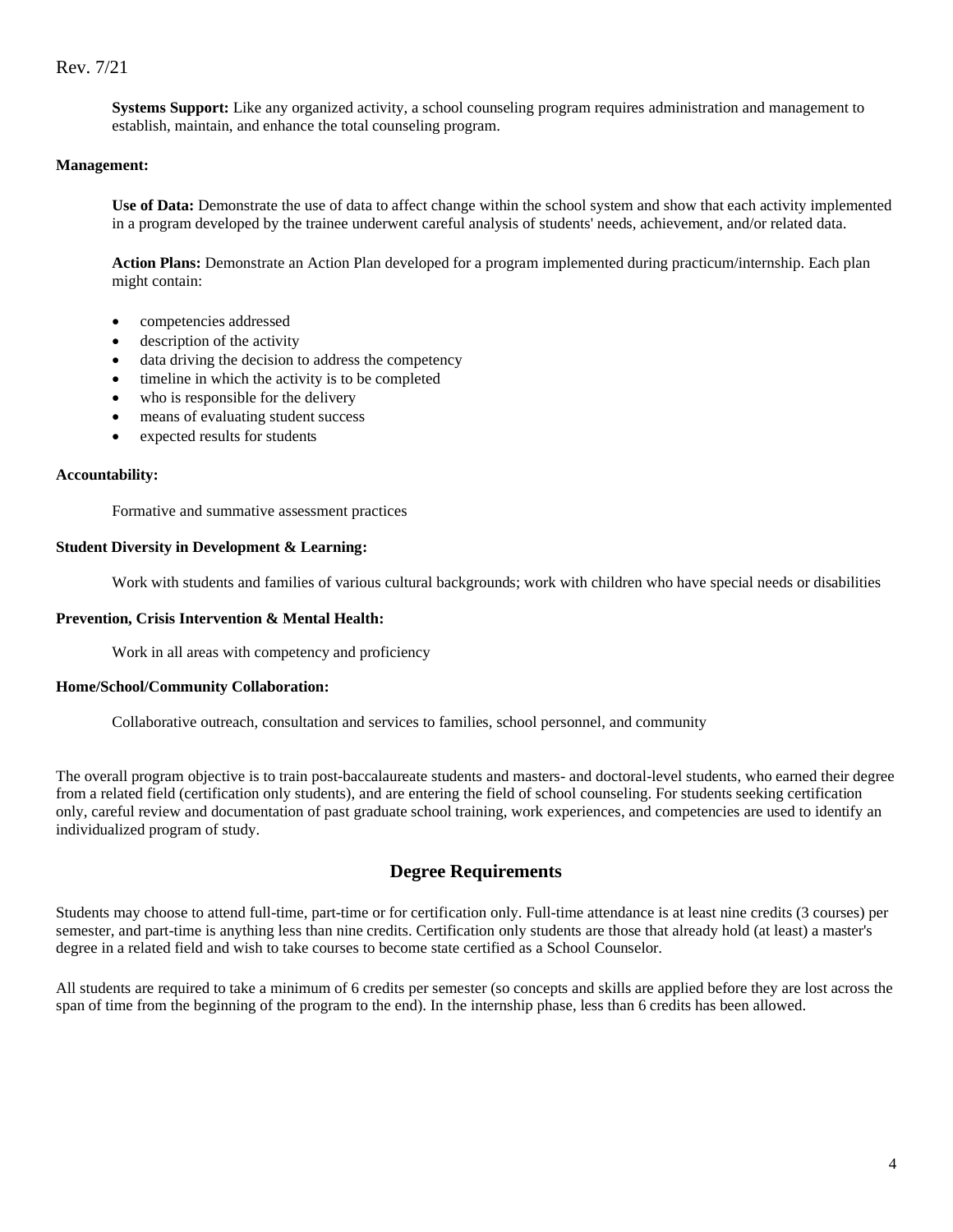## **PA Certification Requirements**

<span id="page-4-0"></span>In addition to the Eastern University requirements for the M.Ed. in School Counseling, applicants must also meet the requirements of Pennsylvania State Law (Chapter 354) in order to be eligible for certification. Prior to certification, Chapter 354 regulations require that M.S. and certification only candidates:

- *have earned either an overall GPA of 3.0 or a GPA of 3.0 in the last 48 credits of graduate level academic work*
- <span id="page-4-1"></span>• *have successfully completed th[e PRAXIS](http://www.ets.org/portal/site/ets/menuitem.435c0b5cc7bd0ae7015d9510c3921509/?vgnextoid=48c05ee3d74f4010VgnVCM10000022f95190RCRD) II exam*

## **Full-Time/Part-Time**

Completion of the program requires 16 three-credit Core Courses, which includes a one semester (3 credits) practicum experience and two semesters (6 credits) of internship experiences. Successful completion of the program requires 48 credits.

## **Licensed Professional Counselor and Licensed Behavioral Specialist Requirements**

<span id="page-4-2"></span>The M.Ed. in School Counseling program prepares students with the required coursework and practicum and internship experiences for the Licensed in Professional Counselor (LPC) and the academic coursework requirements for PA Licensed Behavior Specialist (LBS).

## **Admission Requirements**

To be admitted to the school counseling graduate program, an applicant must submit the following materials:

- An official transcript showing completion of a bachelor's degree in any field from an institutionally accredited and endorsed by CHEA, or university (and masters and/or doctoral level transcripts for Certification Only candidates). If the bachelor's degree was awarded outside of the United States, the program of study must be equivalent to a four-year U.S. baccalaureate degree program.
- A complete application and application fee.
- GPA 2.8 with particular importance placed on the last two years of the undergraduate record. An applicant with a lower GPA may submit GRE or MAT scores to strengthen the application. *Six credit hours of behavioral science courses (e.g., psychology, educational psychology, social work, etc.).*
- For applicants who hold a Pennsylvania Department of Education School Certificate, a copy of the certificate is required.
- A current resume.
- Two (2) completed recommendation forms: one professional (i.e.: work place supervisor)/one educational (i.e.: College Professor) source.
- A personal interview with the Graduate Student Advisor.
- An on-site writing sample to be completed after the personal interview. GRE score can replace this.
- A completed program of study (upon completion of your file and interview).
- Please note, at least 4.5 credits must be taken per semester to qualify for financial aid.

### EASTERN UNIVERSITY IS AN EQUAL OPPORTUNITY INSTITUTION

Eastern is committed to providing Equal Educational and Employment Opportunities to all qualified persons regardless of their economic or social status and does not discriminate in any of its policies, programs, or activities on the basis of sex, age, race, handicap, marital or parental status, color, or national or ethnic origin.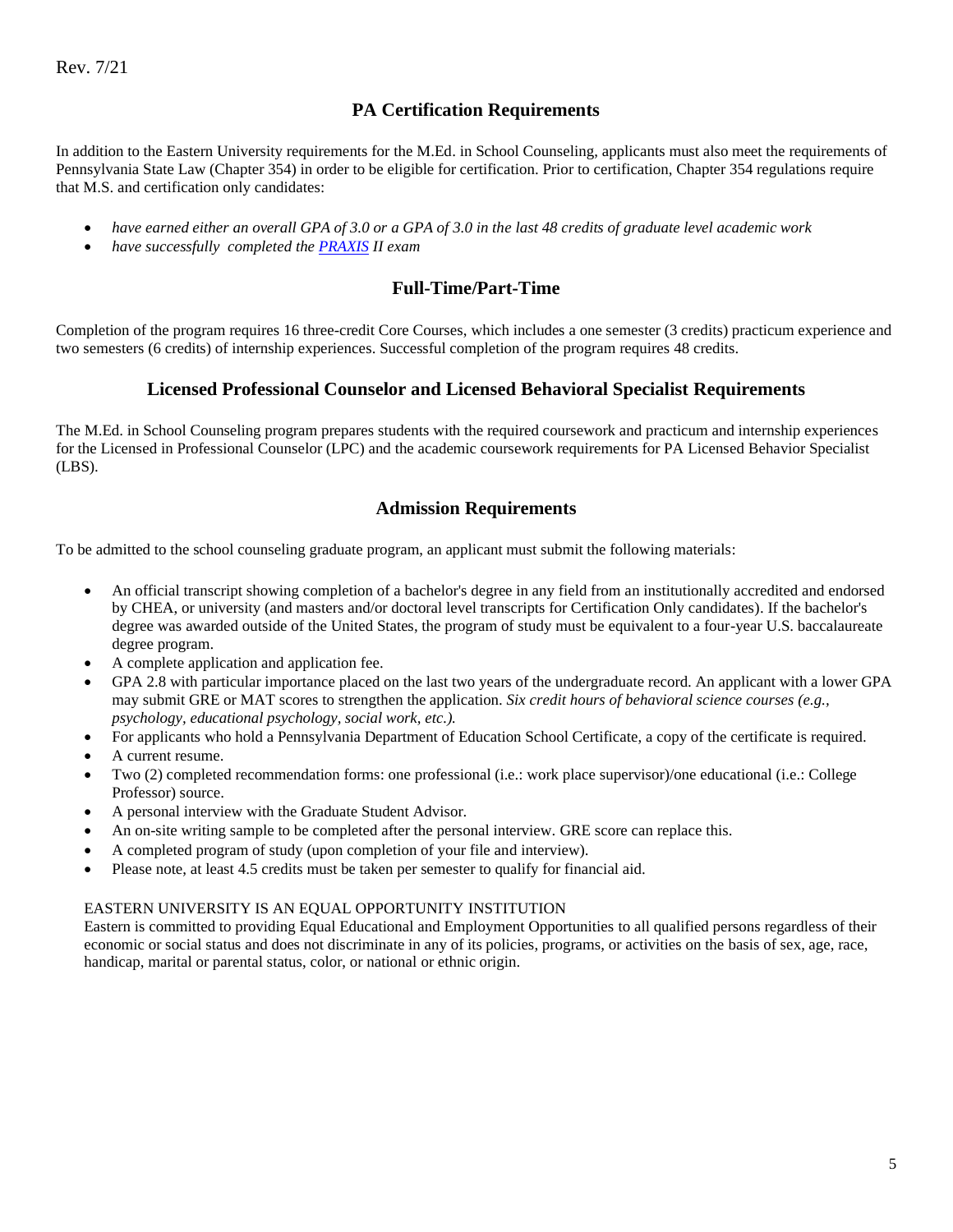### **Graduate Assistantships**

Every winter/spring, the Department awards a limited number of Graduate Assistantships. These are highly competitive working grants that involve research. Prospective students who are applying for a Graduate Assistantship must meet the spring deadline for application submission (see the Counseling Psychology website for further information). The applications for the Graduate Assistantships will be posted on our website in January.

## **Teaching Methods**

<span id="page-5-0"></span>In the Counseling Psychology programs students will encounter coursework that is presented from a Christian worldview in fulfillment of the university's mission. This may include activities such as: instructor led prayer/scripture reflection in the classroom, discussions/written assignments centered on spiritual topics related to coursework, and readings that explore Christian perspectives on class content.

Since the Counseling Psychology profession requires the effective use of self in the helping process, students in our programs are required to participate in learning experiences of a personal nature. This may include: role play in classrooms, group therapy, and written assignments that include personal disclosure and reflection.

## **Practicum and Internship**

#### <span id="page-5-2"></span><span id="page-5-1"></span>**Practicum:**

The professional application of skills to appropriately meet the educational, cultural, and familial needs of children in a school setting is enhanced by a spring semester on-site practicum experience: Practicum in School Counseling (SCSP634). This three credit course exposes students to a variety of professional roles within a public school setting, allowing students to practice school counseling skills with a diverse population of students and families. The practicum experience involves a minimum commitment of seven (7) hours a week for fifteen (15) weeks at one location, for a total of 100 hours. Students who work in a school setting may work at their place of employment under the supervision of an experienced school counselor.

In the fall semester, before the practicum course in the spring, students need to research and attain a practicum site. All students will be provided with a practicum handbook and a list of past school counseling sites and supervisors with accompanying contact information. It is the responsibility of the student to find an appropriate site and supervisor, while the Degree Coordinator gives final approval of the site. The practicum contract (located in the Practicum Manual—see Attachment C) needs to be completed and signed by the student, school counseling supervisor, and practicum instructor by the end of the fall semester prior to the spring practicum course.

During practicum, consultation with parents and schools, counseling with children and adolescents, and a wide range of guidance programming and intervention activities are undertaken. As professional confidence and skills increase, students take on more individual responsibilities for these activities but are still under close supervision (at least ½ hour of supervision each week). Students must display adequate skills, receive a positive evaluation from supervisors, complete various other course assignments, and earn a "*B or Better*" grade to qualify for an internship placement the following semester.

\*All students must submit signed contracts to the director prior to the commencement of Practicum and Internship. Students must also secure a school site and begin logging hours prior to the drop/add date. If a firm agreement/contract is not able to be secured between the student and a potential school site, the student will be advised to withdraw from the Practicum course and/or Internship course. This subsequently would result in delayed graduation.

#### **The following activities are recommended for the practicum student:**

- Consulting: Opportunity to refine consulting skills with teachers, parents, and other staff members through participation and/or observation. If possible, this would include: (1) developing academic and behavioral intervention plans for students (2) career planning and transition plans for secondary school students.
- Parent Contact: Opportunity to meet with and participate in meetings with parents or legal guardians.
- Meetings: Attendance at a variety of team and child support meetings, e.g., RtII, IST, SAP, CST, MDT, IEP, administrative, departmental meetings, etc.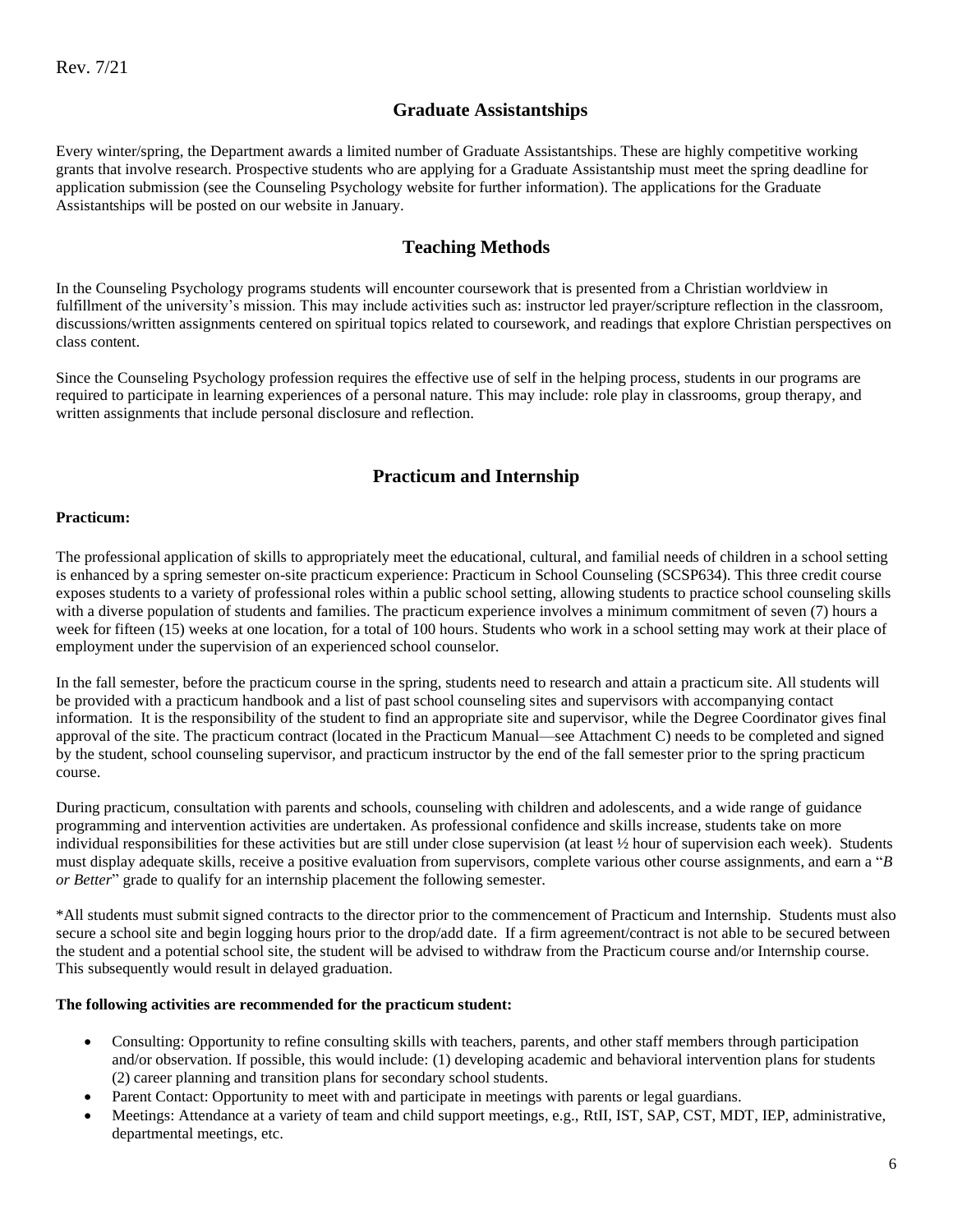- Network/Staff Development: Opportunity to interact with a variety of professional and support staff, such as teachers, social workers, school counselors, administrators, both within the school system, and to the extent possible, with outside personnel (e.g., therapists, private and public agencies, etc.). Attendance at and/or participation in staff development activities (inservice training, workshops, seminars, etc.) is also encouraged.
- Counseling: Opportunity to practice or observe individual and group counseling skills.
- On-site Supervision: Supervision by a Certified School Counselor for a minimum of one half hour of supervision per week.

### <span id="page-6-0"></span>**Internship:**

The school counseling internships (SCNL638/SCNL639) are field-based experiences that involve working two to three days a week during the entire fall and spring semesters. The internship component of the program is a culminating experience for the certification program during which the student functions under the direct supervision of a certified school counselor with five (5) or more years of experience. The supervisor is required to meet with the student for at least one hour per week.

Internship requires a 600 hour commitment to the internship sites. In order to complete these hours, the intern will need to work approximately 2 to 3 days a week throughout the final fall and spring semesters. Students must obtain two different internship sites that focus on different developmental levels (i.e. elementary, middle, or high school). A minimum of 150 hours much be completed at each site during each semester of internship. Some internship sites do provide minimal stipends, but for most interns, there is no monetary compensation.

As in practicum, it is the responsibility of the student to complete the signed internship contract (in Appendix C of the Internship Manual). Before contracting with an internship site, the site must be approved by the degree coordinator. The signed internship contract is due before the end of the spring session prior to the first internship semester.

All sites must provide experiences related to school-based issues. The student functions in a carefully supervised but relatively independent manner, as the student progressively assumes the role and functions of a school counselor. Students can work in urban, rural, and/or suburban settings, but must be exposed to students from multiple developmental ages, to students with diverse disabilities, and to children and families with diverse cultural backgrounds.

To facilitate faculty monitoring, internship sites should be no more than a two-hour drive from the Eastern University main campus. Internship sites farther away will be considered under special circumstances, however, permission to intern at a distant site must be granted by the Graduate Counseling and Psychology Department.

Direct training is provided in weekly classes held on-site one night a week at the St. David's campus. Each intern must pass the classes (SCNL638/SCNL639). Each course requires the submission of various assignments. Students who are at the end of their internship experience, and who do not demonstrate adequate professional and clinical competence by earning at least a passing grade, will be asked to withdraw from the program (see Student Progress Review below).

#### *Note to Pennsylvania Certified Educators:*

Since certified educators in Pennsylvania are required to complete 420 student teaching hours at an educational site prior to certification, Eastern University allows educators in our school counseling program to complete a reduced number of practicum and internship hours. Certified educators can elect to complete a 75 hour practicum and 300 hour internship (75 of these 300 hours must be completed at a second developmental level). **Please note:** those students electing to complete these reduced hours in their field placements *do not* meet the practicum/internship hours required for PA Licensed Professional Counselor.

#### **The following activities are recommended for the internship student:**

- Student contact: Experience across as wide an age range of children as possible. It is preferable that interns are able to interact with children at various developmental levels and in different settings. Work with special needs students, students from a variety of cultural and ethnic backgrounds, and students in special programs (e.g. learning support, emotional support, mentally gifted classes) is strongly recommended.
- Counseling: Individual counseling (academic, personal, career), group counseling, case studies, crisis counseling, college and Career counseling, and course selection work.
- Consulting: Opportunity to refine consulting skills with teachers, parents, specialists and other staff members. Intern participation in developing counseling referrals and coordination activities, in course selection meetings, in staff and agency meetings, child study teams, SAP teams, etc.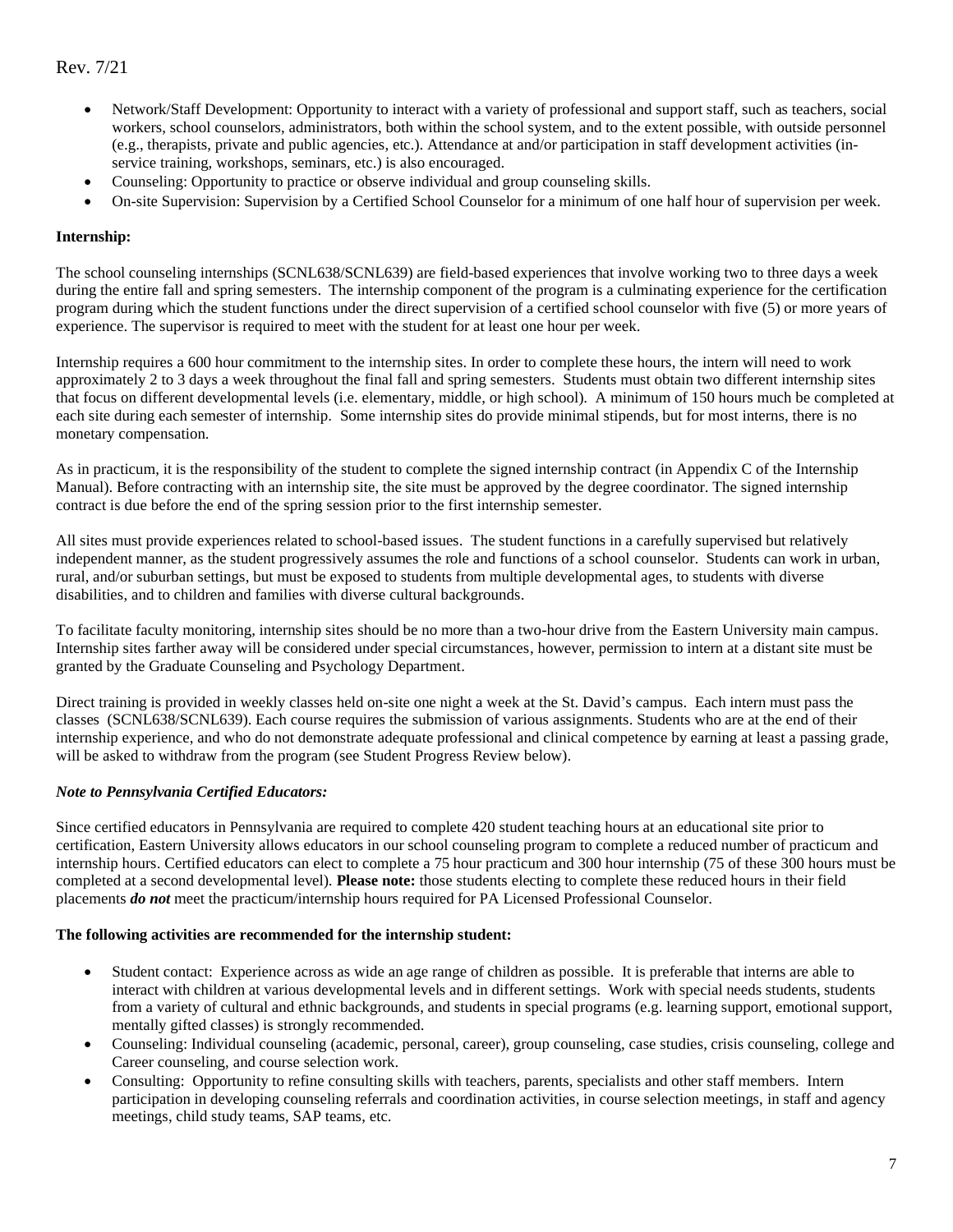- Parent Contact: Opportunity to observe and participate in giving feedback, answering questions, attending conferences, Open House meetings, development of workshops, etc.
- Program Development and Evaluation: Participation in development of guidance curriculum and program outcome evaluation studies; exploration of record-keeping systems, resource materials, school policies, procedures, forms, etc; awareness of legal and ethical practices, experience with the use of technology
- Testing and Assessment: Observation and participation in the administration of standardized testing instruments used across the curriculum and understanding of the uses and limitations of these tests.
- Meetings: Attendance at a variety of team and child support meetings.
- Network/Staff Development: Opportunity to interact with a variety of professional and support staff, such as teachers, social workers, counselors, psychologists, and administrators, both in the school system and to the extent possible with outside personnel (e.g. therapists, private and public agencies, etc.). Attendance at staff development activities is encouraged.
- Other activities relevant to the internship may be required by the school or the on-site supervisor and should be approved by the internship instructor.
- On-site supervision: Supervision by a certified school counselor for a minimum of one hour of one-to-one supervision per week is required.

## **Policy on Professional Liability**

Throughout enrollment in the graduate program, students are required to maintain current criminal record checks and liability (malpractice) insurance when completing practicum and internship experiences.

### **Student Progress Review**

### <span id="page-7-1"></span><span id="page-7-0"></span>**Professional Behavior Standards**

In addition to the mastery of various areas of formal course content, students are also expected to demonstrate professional, ethical, and interpersonal behavior in keeping with the professional standards of school counseling. Professional conduct expectations are based on the following guidelines established by the American School Counseling Association (ASCA) *Professional Conduct Manual for School Counseling:*

• Each person has the right to be respected, be treated with dignity and have access to a comprehensive school counseling program that advocates for and affirms all students from diverse populations regardless of ethnic/racial status, age, economic status, special needs, English as a second language or other language group, immigration status, sexual orientation, gender, gender identity/expression, family type, religious/spiritual identity and appearance.

• Each person has the right to receive the information and support needed to move toward self-direction and self-development and affirmation within one's group identities, with special care being given to students who have historically not received adequate educational services: students of color, low socio-economic students, students with disabilities and students with non-dominant language backgrounds.

• Each person has the right to understand the full magnitude and meaning of his/her educational choices and how those choices will affect future opportunities.

• Each person has the right to privacy and thereby the right to expect the counselor-student relationship to comply with all laws, policies and ethical standards pertaining to confidentiality in the school setting.

## <span id="page-7-2"></span>**Faculty Review Policy**

In keeping with its charge of monitoring student progress in professional development, the Department of Counseling Psychology reserves the right to request that a student's program of study be put on probation, temporarily deferred, or discontinued should there be unsatisfactory progress toward the degree. Unsatisfactory progress may be evidenced by a grade point average (cumulative or course-based) that does not meet minimum criteria and/or by a failure to demonstrate the interpersonal skills requisite to program competence. These skills may include, but are not limited to, behavior identified either by a faculty member or a field site supervisor suggestive of a significant deficit in the areas of professional presentation and decorum, ethical behavior, and/or technical skill.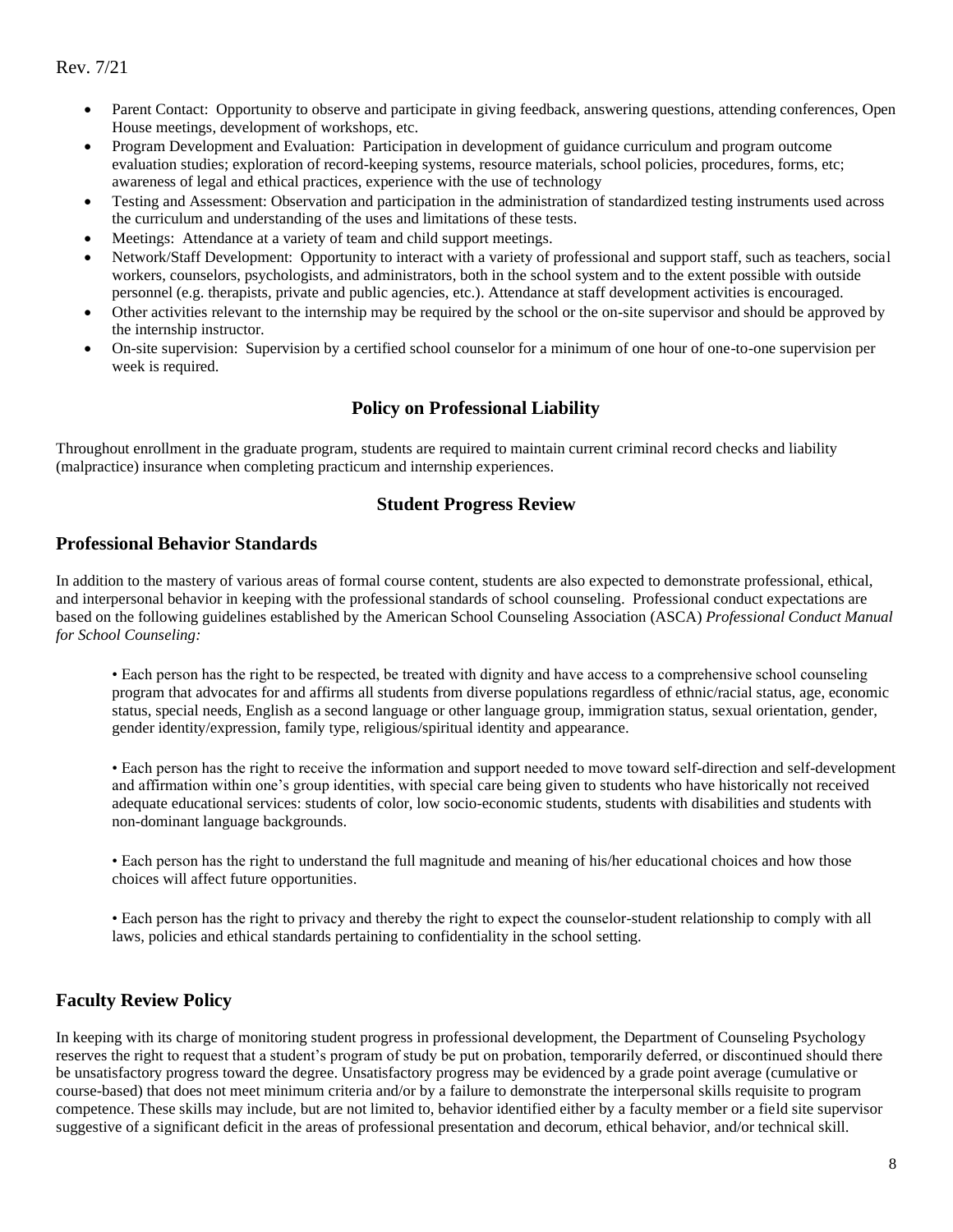There will be a formal review of student progress after completion of the first academic year of the program. Instructors in each of the courses will complete the *Student Progress Profile form* (SPP-I) based on their observations of students' progress in their first year. The faculty advisor will analyze the feedback and provide a summary of the SPP results to the student as a formal review of overall progress. A summary letter of this process will be placed in the student file. If a significant area of improvement is identified, a meeting between the student and his/her advisor will be held and a remediation plan may be developed and included with the summary letter in the student file. The student is given a copy of the summary letter and plan for review prior to signing this agreement. At this review point, the Department of Counseling Psychology reserves the right to request that a student's program of study be put on probation, temporarily deferred, or discontinued should there be unsatisfactory progress toward the degree.

A second formal review of student progress will be completed at the time that the student applies for acceptance into the internship program in his/her degree track. Acceptance into the internship program is not guaranteed. Students must apply and receive approval of the Graduate Counseling and Psychology Department to enter the internship phase of training. Again, at this review point, the Department of Counseling Psychology reserves the right to request that a student's program of study be put on probation, temporarily deferred, or discontinued should there be unsatisfactory progress toward the degree.

Additionally, at any time during the course of study, instructors may file an "incident of concern" report if the student's interactions demonstrate significant deficit in the areas of professional presentation and decorum or ethical behavior. The student will receive a copy of the incident of concern report and may respond in writing. Any "incident(s) of concern" reports and student response(s) will be placed in the student file and considered in the review processes described above.

As a group, faculty members formally review student performance with regard to both academic and professional behavior standards on the following schedule:

| <b>First Formal Student Review</b>  | SPP-S forms completed by faculty members<br>٠                          |
|-------------------------------------|------------------------------------------------------------------------|
|                                     | Summary of SPP forms shared with the student after first               |
|                                     | academic year in the program                                           |
|                                     | Advisor develops a summary letter that is shared with the<br>٠         |
|                                     | student and placed in student permanent file                           |
|                                     | A meeting with advisor will be scheduled if significant<br>٠           |
|                                     | deficiencies are noted and a remediation plan developed                |
| <b>Second Formal Student Review</b> | Student applies for acceptance into the internship program             |
|                                     | Faculty from the Graduate Counseling and Psychology<br>٠               |
|                                     | Department review student progress then either approve,                |
|                                     | defer or discontinue student progression to internship                 |
| <b>Ongoing Monitoring</b>           | Instructors may file an "incident of concern" report or a<br>$\bullet$ |
|                                     | plan for remediation if a student demonstrates significant             |
|                                     | deficiencies in professional skills, presentation, decorum             |
|                                     | or grade point average (cumulative or course-based) during             |
|                                     | their program of study                                                 |

## **Policy for Students Delaying Practicum and Internship**

<span id="page-8-0"></span>Students may find it necessary to delay the normal progression of their coursework due to unforeseen conditions (financial, health, job demands, extenuating personal circumstances). When a student has not registered for coursework for over one year, the student must apply for re-admission into the Graduate Counseling and Psychology Department (see the Graduate Counseling and Psychology Department website for the re-admission checklist) and be approved for reentry into the program. **If a School Counseling student has not registered for coursework one year prior to their practicum or internship semester, the student must follow these additional procedures outlined below:**

In the *summer or winter break* before the intended return to either the Practicum or Internship course, a student must:

- **1)** Conduct a counseling session with a child or adolescent volunteer. This session will need to be audio-taped so that the practicum/internship instructor can review the student's counseling skills (please ask the volunteer and their parents to sign the assessment consent forms distributed in the SCSP601 course).
- **2)** Write a reflection paper using the grading rubric developed and distributed in the SCSP601 course.
- **3)** Send the audio-taped administration session to the Degree Coordinator, Jennifer Cipollone.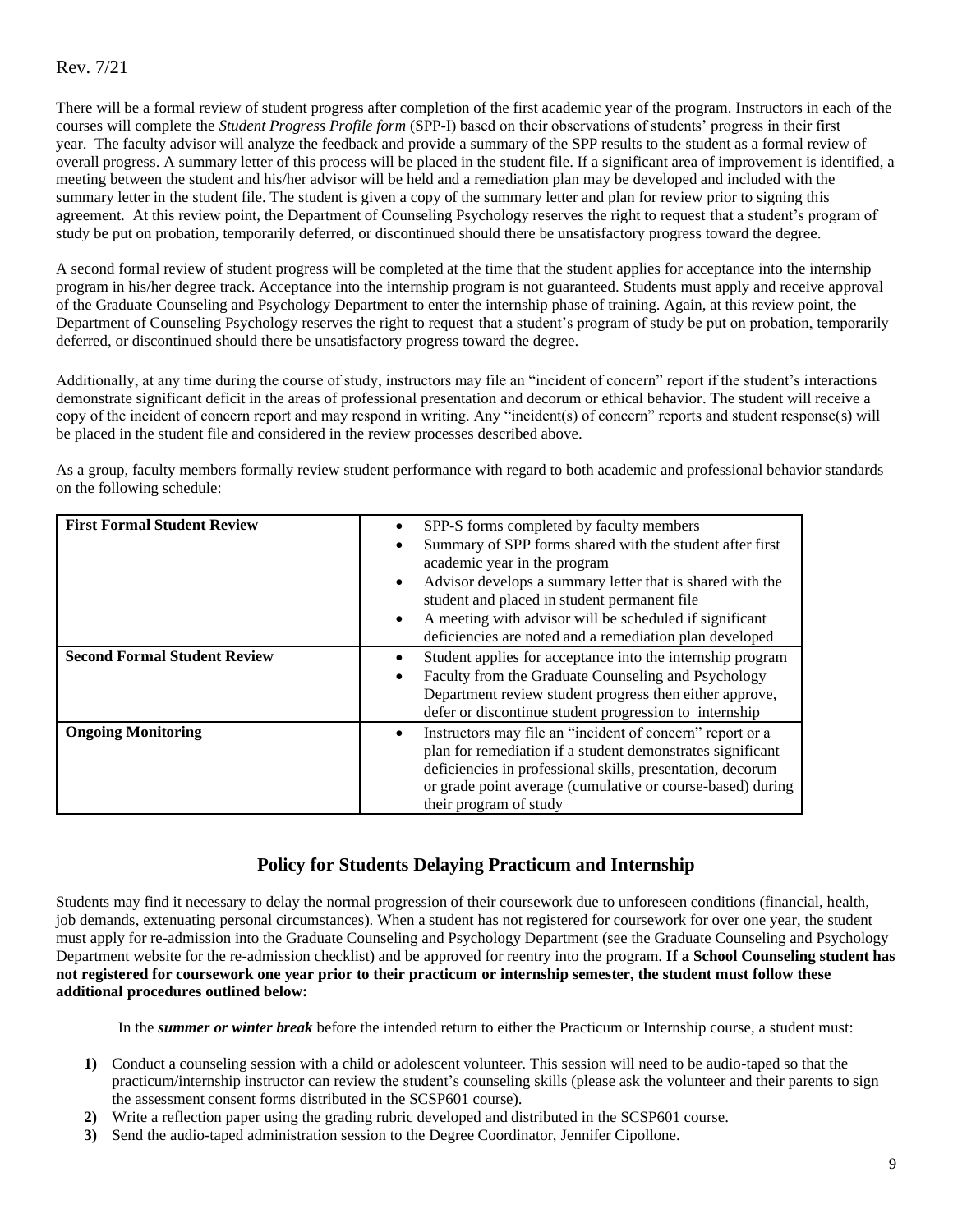**4)** If the work is satisfactory, the Degree Coordinator will send written notification that the student may reenter the program. If the student's work requires remediation, a remediation plan will be developed.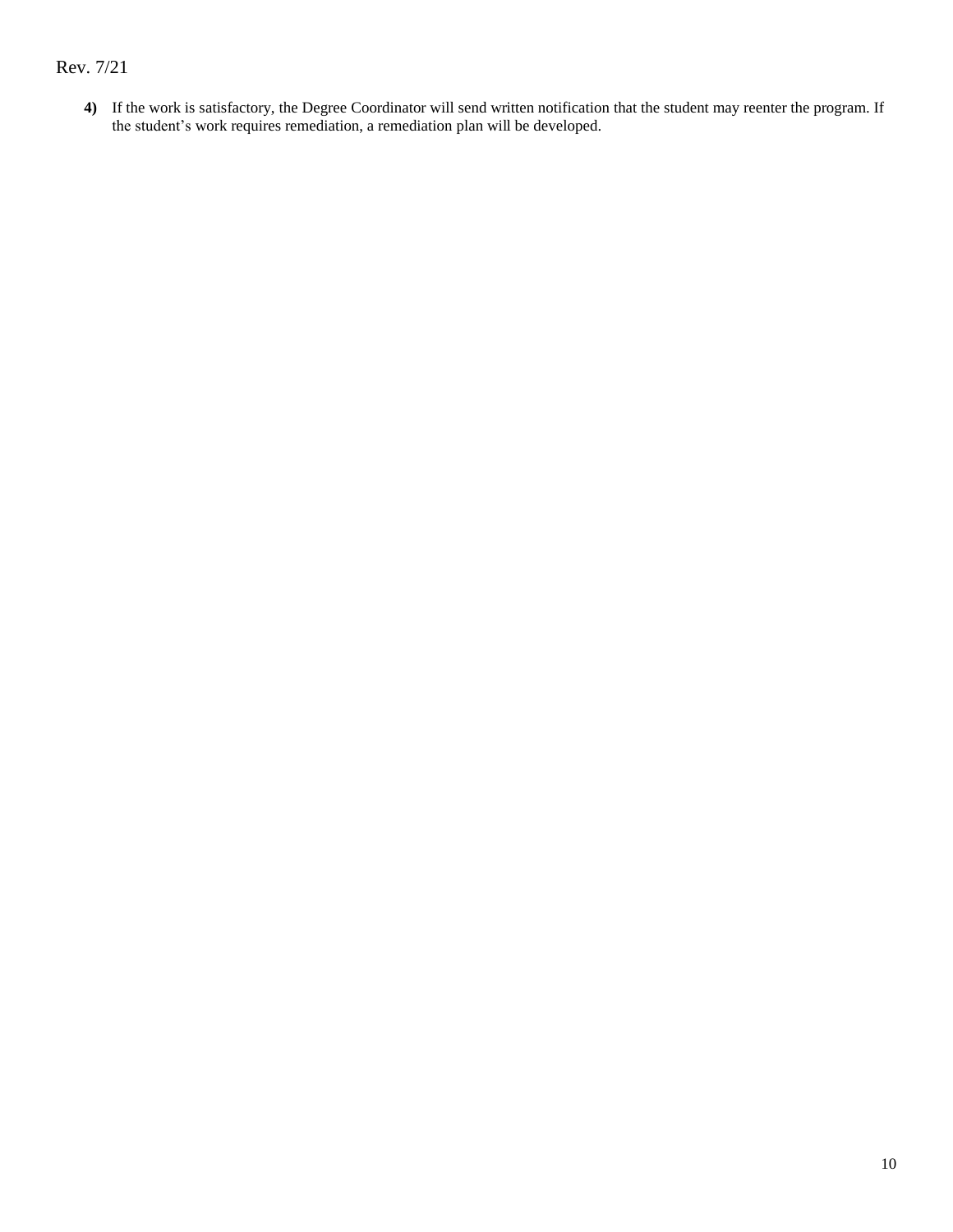## **School Counseling Program of Study**

#### <span id="page-10-1"></span><span id="page-10-0"></span>**FULL-TIME**

**FALL YEAR I SCSP 500** Introduction to Counseling Theory, Personality and Practice (3 Credits) **SCSP 503** Introduction to Special Education and Inclusion Practices (3 Credits) **SCSP 511** Lifespan Development (3 Credits)

### **SPRING YEAR I**

**SCSP 519** Foundations of School Counseling (3 Credits) **SCSP 601** Introduction to Child and Adolescent Counseling (3 Credits) **SCNL 634** School Counseling Practicum (3 Credits)

### **SUMMER YEAR I**

**SCSP 575** Research Design/Statistics (3 Credits) **SCSP 620** Advanced Child and Adolescent Counseling (3 Credits) **SCSP 507** Groups for Children and Adolescents (3 Credits) **CPSY 570** Consultation and Positive Behavior Strategies (3 Credits)

#### **FALL YEAR II**

**SCSP 611** Introduction to Assessment (3 Credits) **SCSP 545** Career Development Theory and Practice (3 Credits) **SCNL 638** School Counseling Internship I (3 credits)

#### **SPRING YEAR II**

**SCSP 520** Multicultural Issues in School Settings (3 Credits) **SCSP 514** School Law, Ethics and Professional Practice (3 Credits) **SCNL 639** School Counseling Internship II (3 Credits)

**Total: 48 Credits**

### <span id="page-10-2"></span>**PART-TIME**

**FALL YEAR I SCSP 500** Introduction to Counseling Theory, Personality and Practice (3 Credits) **SCSP 511** Lifespan Development (3 Credits)

### **SPRING YEAR I**

**SCSP 514** School Law, Ethics and Professional Practice (3 Credits) **SCSP 601** Introduction to Child and Adolescent Counseling (3 Credits)

### **SUMMER YEAR I**

**SCSP 575** Research Design/Statistics (3 Credits) **SCSP 620** Advanced Child and Adolescent Counseling (3 Credits)

#### **FALL YEAR II SCSP 503** Introduction to Special Education (3 Credits) **SCSP 611** Introduction to Assessment (3 Credits)

#### **SPRING YEAR II**

**SCSP 519** Foundations of School Counseling (3 Credits) **SCNL 634** School Counseling Practicum (3 Credits)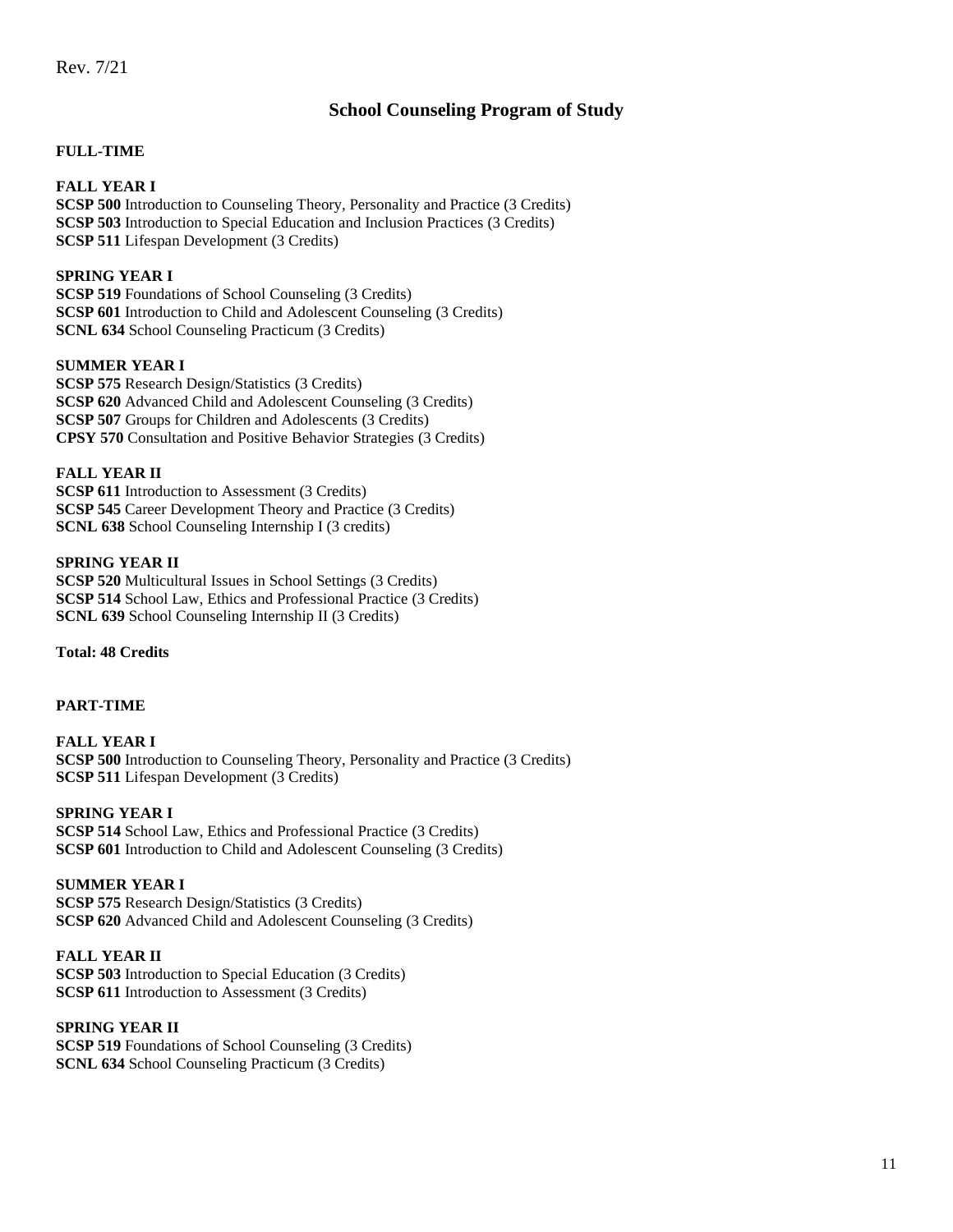#### **SUMMER YEAR II**

**CPSY 570** Consultation and Positive Behavior Strategies (3 Credits) **SCSP 507** Groups for Children and Adolescents (3 Credits)

### **FALL YEAR III**

**SCSP 545** Career Development Theory and Practice (3 Credits) **SCNL 638** School Counseling Internship I (3 Credits)

#### **SPRING YEAR III**

**SCSP 520** Multicultural Issues in School Settings (3 Credits) **SCNL 639** School Counseling Internship II (3 Credits)

<span id="page-11-0"></span>**Total: 48 Credits**

### **Course Descriptions**

#### **SCSP500 - INTRODUCTION TO COUNSELING AND PERSONALITY THEORIES**

An introduction and overview of the prominent theoretical approaches to counseling will be provided, including the presentation of personality conceptualization underlying various approaches. Each theoretical model will be reviewed in terms of therapeutic process, client/therapist relationship, as well as specific goal and techniques. Theoretical approaches will be critiqued from a Christian perspective. This course is predominantly lecture based with emphasis on student dialogue. Grade of "B" or better required.

#### **SCSP503 – INTRODUCTION TO SPECIAL EDUCATION**

This course provides an overview of the ten categories of exceptionality, including current research and legislation. Students will examine current practices in the field, including classifications/definitions, patterns of behavior, learning, and assessment. Intervention and instructional strategies for inclusion of exceptional and divergent learners will be emphasized.

#### **SCSP507 - GROUPS FOR CHILDREN AND ADOLESCENTS**

This course will teach research-based interventions and techniques for planning and implementing groups for children and adolescents in both school and clinical settings. Specific areas explored are topic-focused group counseling, group guidance, group process, outcome evaluation and ethics of group counseling. Each student is required to plan and conduct several group counseling experiences.

#### **SCSP511 – LIFESPAN DEVELOPMENT**

This course will review current research in human development across the lifespan. It is a study of the developmental changes that occur from conception to death. Special emphasis is given to significant developmental milestones that impact the counseling relationship.

#### **SCSP514 - SCHOOL LAW, ETHICS AND PROFESSIONAL PRACTICE**

This course will explore school law, regulations and ethical issues with an emphasis on ethical decision-making. An overview of the philosophy of educational counseling and psychological services will be addressed as well as an exploration of other service delivery models in pupil services that address the needs of divergent learners. Further topics include the organizational structure of schools, increasing parental/caretaker involvement and inclusion practices.

#### **SCSP519 - FOUNDATIONS OF SCHOOL COUNSELING**

This course provides a comprehensive overview of educational counseling services. Professional orientation, design and delivery of curriculum including developmental guidance curricula, the analysis of program progress and effectiveness, technology for counselors, inclusion practices and contemporary issues also are addressed. Course also includes developing referral resources, learning school conference techniques, and building strong relationships with administration, staff, parents/caregivers and students. Grade of "B" or better is required.

#### **SCSP520 – MULTICULTURAL ISSUES IN THE SCHOOL SETTING**

This course is designed to introduce students to a critical examination of the issues, perspectives, and challenges involved in a multicultural and diverse school setting. An examination of human differences will be discussed, including racial, ethnic, cultural, socioeconomic, religious, sexual orientation, disability issues, and gender differences. Particular emphasis will be placed on identifying the instructional needs of English language learners in the schools.

#### **SCSP545 - CAREER DEVELOPMENT THEORY AND PRACTICE**

A survey of theories and practices relating to career development with children, adolescents, and adults in the context of changing economic, psychological, social, and educational contexts. Students examine multiple resources and tools for career exploration and apply these to their own career development. Students also practice conducting career exploration interviews, administering, scoring, and interpreting career assessment instruments, and integrating findings in written reports and/or feedback sessions. (Pre-requisite: SCSP 500)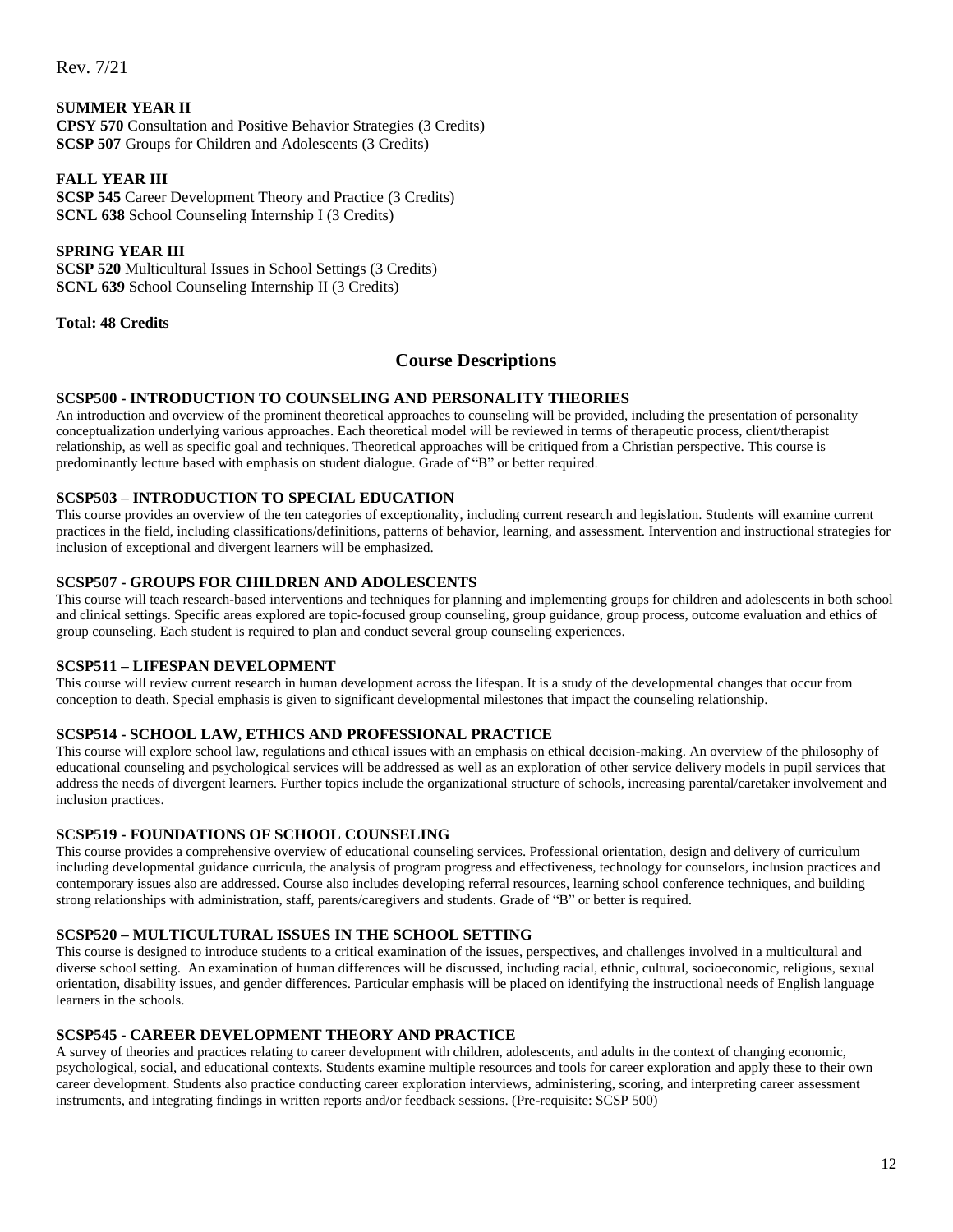#### **SCSP575 - RESEARCH DESIGN/STATISTICS**

Analysis of major types of social science research, familiarization with biographical sources and literature survey procedures; evaluation; implication and application of research; basic statistics; survey of computerized statistical programs; and practice in common statistical and research procedures.

#### **SCSP601 - INTRODUCTION TO CHILD AND ADOLESCENT COUNSELING**

This course introduces the theory and practice of brief and long-term research-based counseling interventions with children and adolescents. Students will demonstrate counseling skills with child and adolescent volunteer clients recruited by the student. Learning to build effective partnerships with caretakers, school personnel and other mental health professionals to promote success in the lives of children and adolescents will be addressed. Grade of "B" or better required. (Prerequisite or Co-requisite: SCSP 500)

#### **SCSP611 - INTRODUCTION TO ASSESSMENT**

This course surveys the major concepts in assessment, including the social, legal, and ethical issues involved in construction, selection, administration, scoring, and interpretation of psychological tests. Students will be introduced to the major categories of assessment instruments and to representative instruments in each category. Materials fee applies.

#### **CPSY570 - CONSULTATION AND POSITIVE BEHAVIOR STRATEGIES**

This course introduces the theory and practice of consultation, behavior, social and learning support in the schools. Students demonstrate consultation skills, learn applied behavior analysis, practice progress monitoring, develop behavior intervention plans, use research-based intervention strategies, and observe and critically review classroom environments and instructional approaches for diverse student populations. (Prerequisites: SCSP 500, 503, 511)

#### **SCSP620 - ADVANCED CHILD AND ADOLESCENT COUNSELING**

This course is the second of two courses designed to equip students with the skills and knowledge they need to provide effective counseling interventions for children and adolescents. This course focuses on advanced, research-based counseling strategies applied to specific mental health problems that are common to school-aged populations. Students will demonstrate counseling skills with child and adolescent volunteer clients recruited by the student. Grade of "B" or better required. (Prerequisite: SCSP 601)

#### **SCNL634 - SCHOOL COUNSELING PRACTICUM**

This course is designed to prepare students for field placement. Students will observe and participate in a variety of educational counseling experiences. Students with a background in education are to complete the required 100 hours of assigned pre-practicum experiences. Appropriate documentation of all assigned experiences is required. Grade of B or better required. (Prerequisites: SCSP 503; Co-requisite: SCSP 519)

#### **SCNL638 - SCHOOL COUNSELING INTERNSHIP I**

In order to be eligible for this course, the student must have the approval of the department and be in Good Academic Standing. Internship I is a 300 hour supervised experience in an approved school setting(s) that emphasizes skills relevant to educational counseling. Group and individual supervision is provided. Ethical considerations are reviewed. (Prerequisite: SCSP 634).

#### **SCNL639 - SCHOOL COUNSELING INTERNSHIP II**

In order to be eligible for this course, the student must have the approval of the department and be in Good Academic Standing. Internship II is a 300-hour supervised experience in an approved school setting(s) that emphasizes skills relevant to educational counseling. Group and individual supervision is provided. Ethical considerations are reviewed. (Prerequisite: SCSP 638).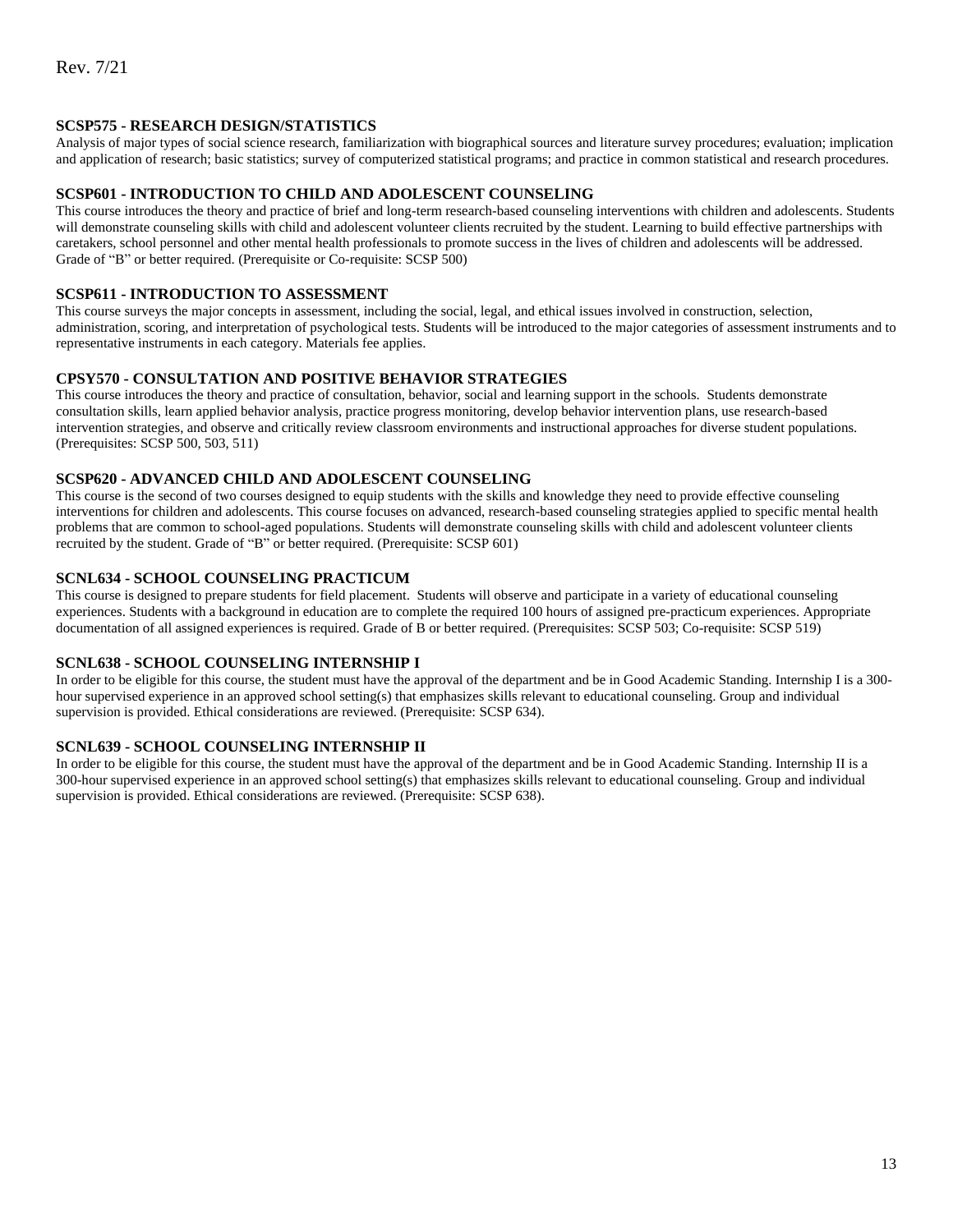## **Academic Policies**

## <span id="page-13-1"></span><span id="page-13-0"></span>**Time to Complete Graduate Degree**

All requirements for a graduate degree, including courses, practicum, and internships must be completed within seven (7) years of enrollment as a degree candidate.

### <span id="page-13-2"></span>**Satisfactory Academic Progress**

Graduate students must achieve a minimum 3.0 cumulative GPA once 12 credits are earned.

### <span id="page-13-3"></span>**Academic Probation**

Students who fail to achieve the required grade-point average for their level of credits are placed on probation and have one semester or term in which to return to good academic standing. Students with two or more incomplete grades may be placed on probation when normal progress toward graduation is in jeopardy. Graduate students in Counseling Psychology who are placed on Academic Probation will be limited to two courses of any kind (graduate or undergraduate), or a maximum of 6 credit hours, until they return to good academic standing.

The School Counseling Program reserves the right to request that a student's program of study be probationed or temporarily deferred or discontinued should there be unsatisfactory progress toward the degree. Unsatisfactory progress may be evidenced by a grade point average (cumulative or course-based) that does not meet program competence, including failed courses or courses where a B or better is required but not obtained. The Graduate Catalog states: "A student who has received a grade of 'F' in a required course cannot graduate unless this deficiency is corrected. This course must be repeated the next time it is offered in the regular academic year. The course must be repeated at Eastern." **The School Counseling Program further specifies that students in its graduate programs may not take additional coursework until the deficiency is corrected.** Thus, students who receive an F will have their program of study halted until the semester in which the course is offered again, at which time they will be permitted to repeat the course. This repeat policy may also apply also to Counseling Psychology courses where a B is required to progress in the program. These situations will be reviewed by the faculty and decided on a case by case basis.

## <span id="page-13-4"></span>**Dismissal**

Students may be dismissed from Eastern for failure to maintain the required cumulative grade-point averages, for ethical misconduct, or for failure to complete graduate degree requirements within the allowed period of seven years. There is no provision for readmission following dismissal for ethical or academic reasons once the appeal process has been exhausted. The dean makes dismissal decisions when it is highly unlikely for the student, under present circumstances, to complete the requirements for graduation. Students receiving one or more failing grades in a session or semester will have their cases reviewed. The dean has the option to require immediate withdrawal regardless of prior academic performance when there is little or no likelihood of success following two or more failing grades. Particularly at a Christian institution such as Eastern University, professional and moral behavior is expected. A violation of integrity and honesty is a serious offense, considered sufficient basis to terminate enrollment.

## <span id="page-13-5"></span>**Academic Appeals Policy**

The 2017-2018 Eastern University Graduate-Level Catalog contains specific information about grade and dismissal appeals policies.

## <span id="page-13-6"></span>**Other Academic Policies**

The following is not intended as a comprehensive restatement of the academic policies and procedures of Eastern University. Some material is excerpted from longer statements printed in the Eastern University Graduate-Level Catalog and the Catalog includes policies not noted here. The student and instructor are referred to the Catalog for college-wide policies and to Student and Instructor Handbooks of the programs or departments in which this course is offered for supplements or context-specific definitions of those college-wide policies.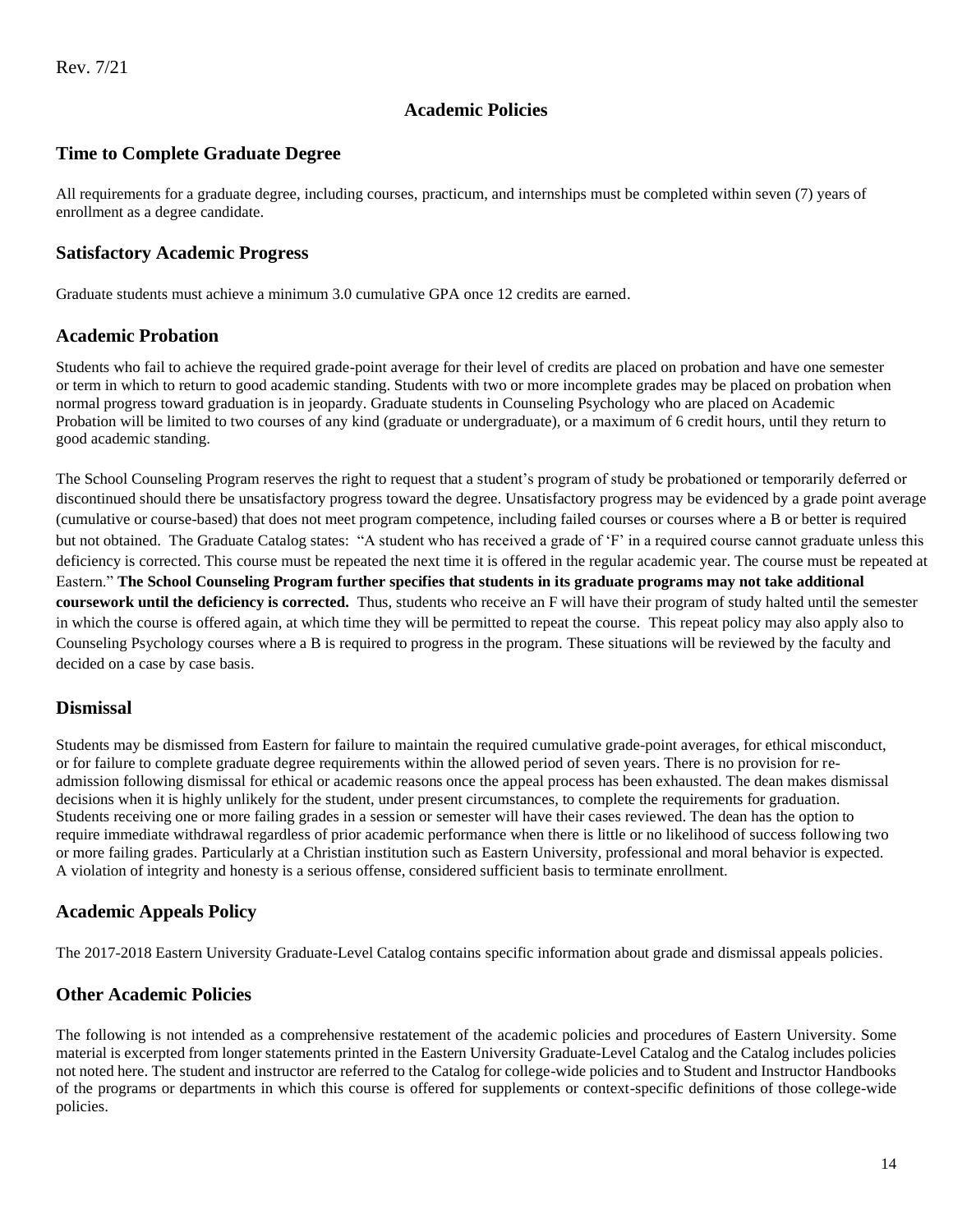- 1. **Student Disability Policy:** Notice to students with Physical or Learning Disabilities: In order to be entitled to disability accommodations at Eastern University, students must submit a written request to the Cushing Center for Counseling and Academic Support (CCAS) and be found eligible for accommodations. In order to make an accommodation for this course, the professor must receive a written request from CCAS. Disability accommodations are not retroactive and will not be implemented until a request from CCAS is received. All accommodations must be reactivated by the student prior to the beginning of each new academic session. For further information, please go to: [http://www.eastern.edu/student-life/academic](http://www.eastern.edu/student-life/academic-support-counseling-and-disability-services/disability-accommodations)[support-counseling-and-disability-services/disability-accommodations](http://www.eastern.edu/student-life/academic-support-counseling-and-disability-services/disability-accommodations)
- 2. **Class Attendance Policy:** This course consists of at least 14 hours of instructional time for each credit awarded. Instructional time may include formal classroom instruction, virtual classroom sessions, online discussion boards, small group activities, one-on-one interactions between a student and the instructor, among other methods. Attendance at all scheduled sessions is considered a critical element in the accomplishment of learning outcomes. Furthermore, attendance records are maintained and are essential to comply with government regulations for recipients of financial aid and assistance programs, as well as accreditation standards.

Class attendance for an online or hybrid course is defined as an online presence demonstrated by active participation in all learning activities as required by the instructor. Failure to fulfill requirements within the parameters of each session will result in the student being marked absent.

- 3. **Copies of Course Assignments:** Students are responsible for retaining a copy(ies) of all materials submitted for grading. If a paper or project is misplaced or lost in transition, the student must provide a substitute copy upon request.
- 4. **Academic Dishonesty:** The student is responsible to become familiar with acceptable standards for research and documentation and to abide by them. The definition of academic dishonesty and its penalties are defined and articulated in the Eastern University Graduate Catalog.
- 5. **Emergency and Crisis Information:** In the case of an emergency event, we ask that all community members use their best judgment. We also recommend that each member of this community become familiar with emergency procedures. Call Campus Security at 610-341-1737 for emergencies on the St. David's campus or building security or local police at other locations.
- **Sex Discrimination:** Eastern University is committed to complying with all State and Federal laws prohibiting discrimination, including Title IX of the Education Amendments of 1972 and its implementing regulations, which prohibit discrimination on the basis of sex and will act to protect student and employees from the negative outcomes of harassment, discrimination and assault and will take action as needed to make Eastern University a safe place to work and learn. The Title IX officer for Eastern University is Bettie Ann Brigham, Vice President for Student Development. She can be reached at 610-341-5823 or at [bbrigham@eastern.edu.](mailto:bbrigham@eastern.edu)
- 7. **Inclement Weather:** Decisions to cancel class due to inclement weather will be made by 3:30 p.m. on a weekday and 6:00 a.m. on Saturdays. Use your own judgment regarding travel conditions from your area. If you determine that it is unsafe to travel and the class has not been cancelled, College of Education or departmental attendance policies will apply. If the University is closed or classes are delayed due to inclement weather, there are several convenient ways for you to stay informed:
	- The Eastern University Website: School closing information can be seen at www.eastern.edu by clicking on "School Closing Info" under the "EU Quick Links" drop-down menu at the top of the page.
	- Radio: A radio announcement will be made on KYW news radio, 1060 AM (our school closing number—1207--is listed in Delaware County) and on WARM 103 FM (in Central Pennsylvania).
	- You may call the University main switchboard at 610-341-5800
	- Enrolling in e2Campus will enable you to receive text message alerts concerning school closing (see www.eastern.edu for instructions)

### **Graduation**

It is the responsibility of the student to notify the Registrar's Office of his/her intention to graduate. Notification must be given six months in advance of the anticipated graduation date. It is the student's responsibility to make sure that all transfer credits are recorded on the transcript prior to submitting a notification of intent to graduate. In order to receive a diploma, the student must have completed all requirements for the degree and must have a minimum grade point average of 3.0. Diplomas are issued to graduates on May 31 and December 31 of each year. Diplomas are withheld from graduates who have unpaid bills or other obligations. Commencements are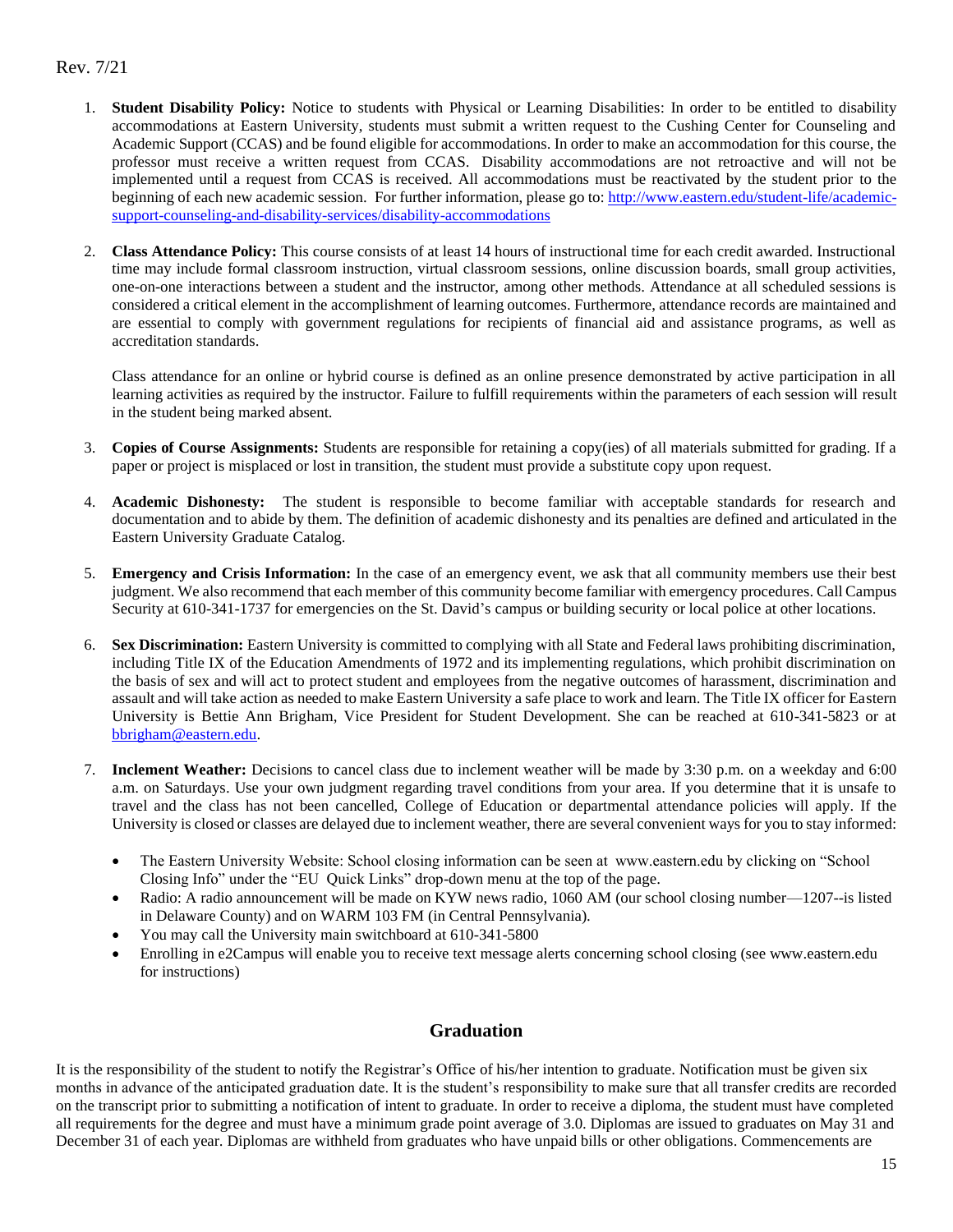held at the close of regular academic semesters in May and December. Students who receive diplomas in August are included in Commencement exercises the following December. Students must be registered for and plan to complete all required coursework by May 31st/ December 31st to be eligible to participate in the respective ceremonies.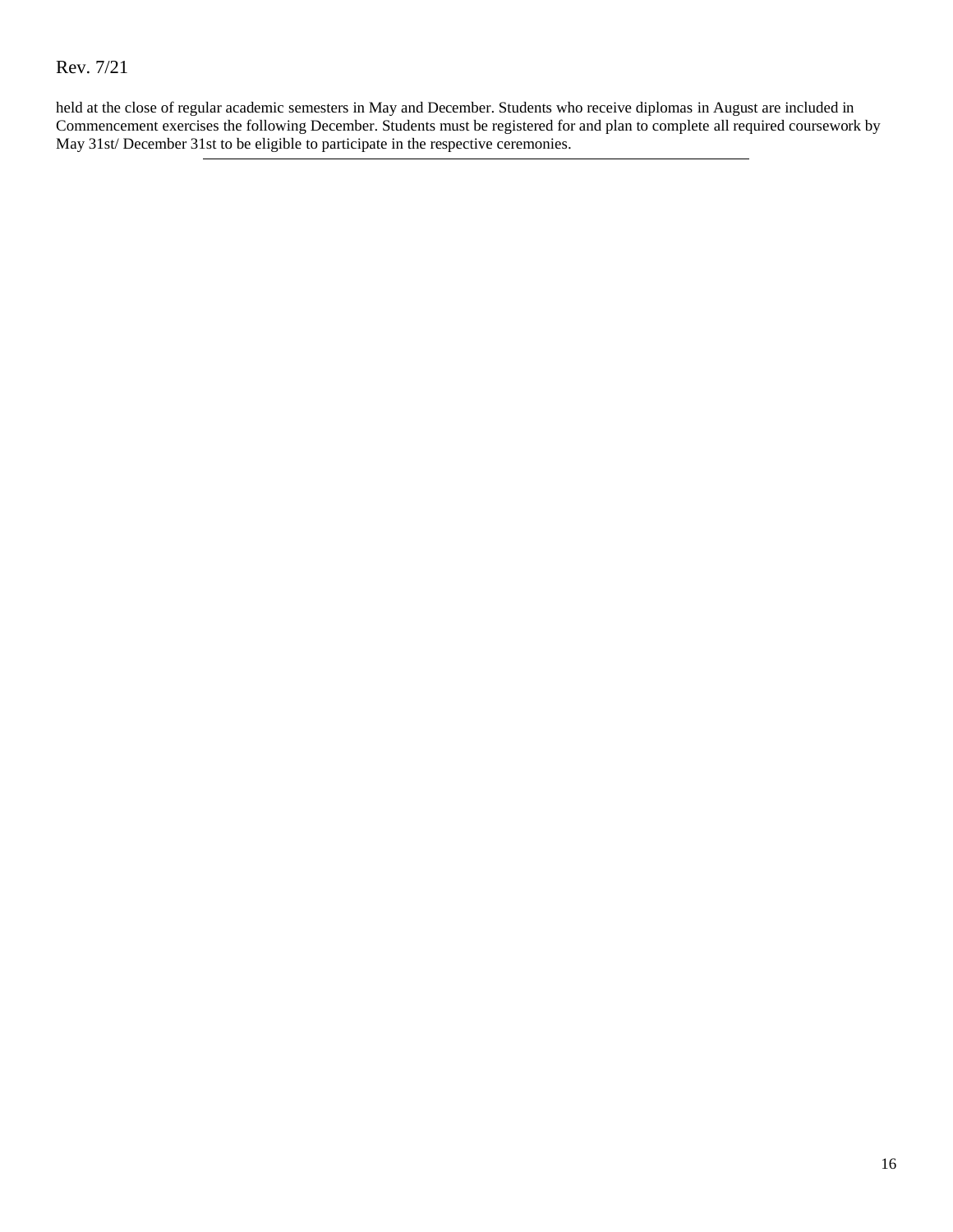## **Attachment A**

## **Developing Your School Counseling Portfolio**

The School Counseling Program at EU recommends that students maintain an electronic portfolio for future employment opportunities. This portfolio allows the student to document attainments as they progress through the program. Consequently, regularly updating the portfolio is essential. The student should include the following items in the portfolio:

- Resume
- Certificate (or copy of certificate application)
- Updated Clearances (Child Abuse, Criminal Record, FBI Fingerprinting)
- Examples of class work (e.g., Group plans from SCSP507; Guidance Lessons from SCSP519; Research Proposal from SCSP575; Reflection papers from SCSP601/SCSP620; K-BIT & PPVT Report from SCSP611, behavior management project/paper from SCSP617; Papers from SCNL634; other papers and projects as appropriate
- Examples of professional recognition/awards, scholarships, publications, presentations
- Information pertaining to relevant work experience (e.g., TSS work, summer camp for children with special needs) including employment letter/brochure, training materials, etc.
- Professional activities undertaken as a graduate or teaching assistant, including work on grants, research, participation in presentation or article writing
- Practicum and Internship experiences –with work sample
- Professional memberships (including leadership positions) and conferences attended
- List of references

A portfolio of your work is important to the job search. Because you may choose to share the portfolio with potential employers, it is important **to redact all identifying information**.

In organizing examples of classwork in the portfolio, students should access the standards developed by the American School Counseling Association (ASCA). Students should organize the portfolio items according to these standards. Some products in your portfolio will represent more than one standard. Examples of portfolio items and the corresponding ASCA standard are as follows:

| <b>ASCA Standard</b> | <b>Examples of Portfolio Items</b>                                                                                                                                                                                                                                                                                                                                                                                                                |  |
|----------------------|---------------------------------------------------------------------------------------------------------------------------------------------------------------------------------------------------------------------------------------------------------------------------------------------------------------------------------------------------------------------------------------------------------------------------------------------------|--|
| <b>Foundation</b>    | Knowledge about the responsibilities and duties of School Counselors and School<br>Counseling programs (e.g. interview with School Counselor in SCSP514)                                                                                                                                                                                                                                                                                          |  |
| <b>Delivery</b>      | Papers and projects illustrating:                                                                                                                                                                                                                                                                                                                                                                                                                 |  |
|                      | <b>Guidance Curriculum:</b> The guidance curriculum consists of<br>structured developmental lessons designed to assist students in achieving the<br>desired competencies and to provide all students with the knowledge and skills<br>appropriate for their developmental level. The guidance curriculum is infused<br>throughout the school's overall curriculum and is presented systematically through<br>K-12 classroom and group activities. |  |
|                      | <b>Individual Student Planning:</b> School counselors coordinate ongoing systematic<br>activities designed to assist students individually in establishing personal goals and<br>developing future plans.                                                                                                                                                                                                                                         |  |
|                      | Responsive Services: Responsive services, which are the traditional duties of a<br>school counselor, consist of activities meeting individual students' immediate<br>needs, usually necessitated by life events or situations and conditions in the<br>students' lives. These needs require counseling, consultation, referral, peer<br>mediation or information.                                                                                 |  |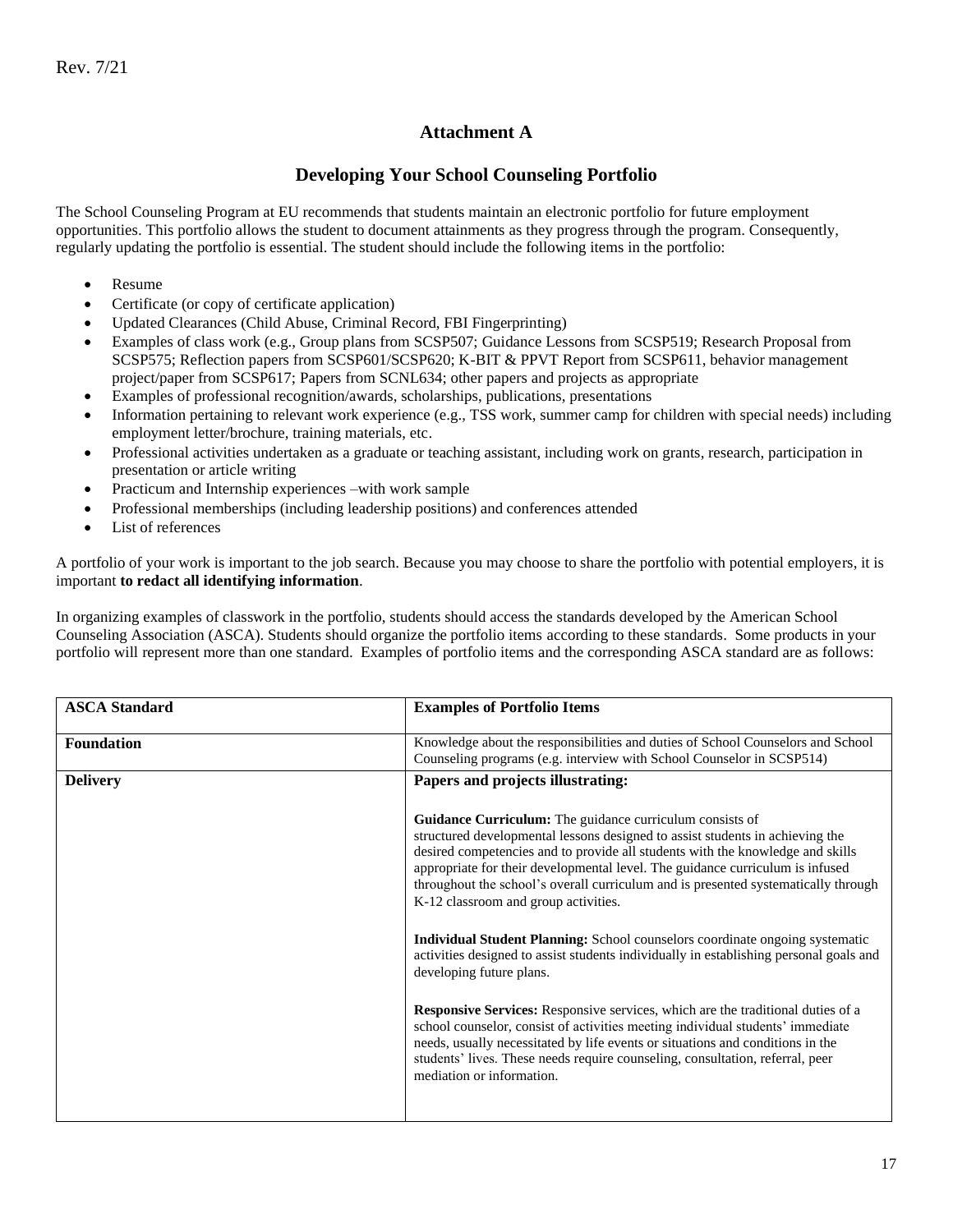|                                                        | Systems Support: Like any organized activity, a school counseling program<br>requires administration and management to establish, maintain and enhance the<br>total counseling program.                                                                                                   |  |  |
|--------------------------------------------------------|-------------------------------------------------------------------------------------------------------------------------------------------------------------------------------------------------------------------------------------------------------------------------------------------|--|--|
| <b>Management</b>                                      | Use of Data: Demonstrate your use of data to effect change within the school<br>system and show that each activity implemented in a program you developed was<br>developed from a careful analysis of students' needs, achievement and/or related<br>data.                                |  |  |
|                                                        | <b>Action Plans:</b> Demonstrate an Action Plan developed for a program implemented<br>during practicum/internship. Each plan might contain:                                                                                                                                              |  |  |
|                                                        | competencies addressed<br>description of the activity<br>data driving the decision to address the competency<br>timeline in which activity is to be completed<br>$\bullet$<br>who is responsible for the delivery<br>means of evaluating student success<br>expected results for students |  |  |
| <b>Accountability</b>                                  | Demonstrate your collection of formative and summative assessment skills (e.g.,<br>pre/post tests for group counseling)                                                                                                                                                                   |  |  |
| <b>Student Diversity in Development &amp; Learning</b> | Work with students and families of various cultural backgrounds; work with<br>children who have special needs or disabilities                                                                                                                                                             |  |  |
| Prevention, Crisis Intervention & Mental Health        | Products from counseling courses and practicum                                                                                                                                                                                                                                            |  |  |
| Home/School/Community Collaboration                    | Documents reflecting work with parents, community agencies, etc.                                                                                                                                                                                                                          |  |  |
| <b>Information Technology</b>                          | PowerPoint presentation for a class, knowledge of Whiteboards, work on a web<br>page, web-based searches (e.g. for college scholarships).                                                                                                                                                 |  |  |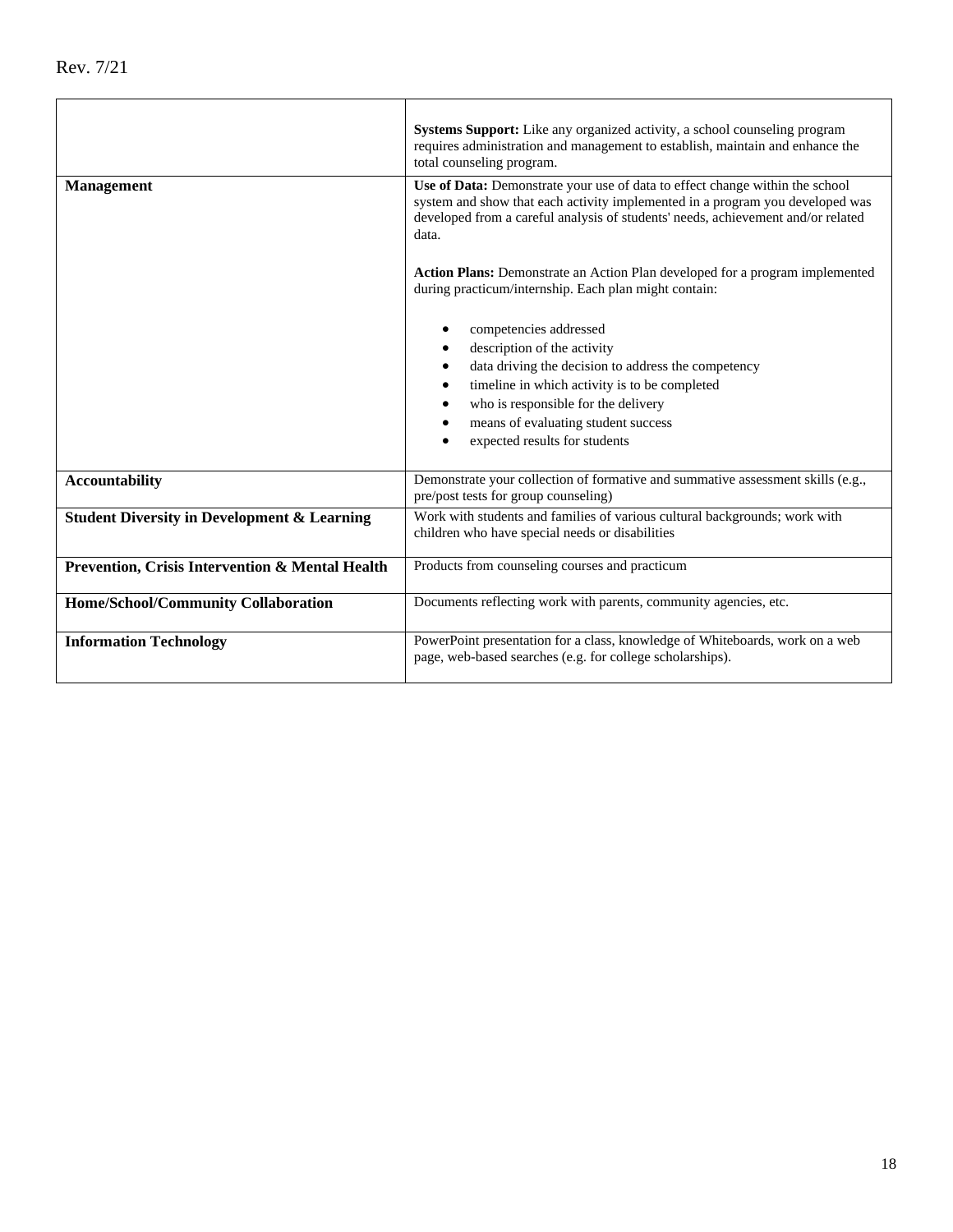## **Programs of Study**

# *MEd IN SCHOOL COUNSELING – Pre-K – 12 Certification* **[***Full-Time***]**

[Subject to Change]

**Signature: \_\_\_\_\_\_\_\_\_\_\_\_\_\_\_\_\_\_\_\_\_\_\_\_\_\_\_\_\_\_\_\_\_\_\_\_\_\_\_\_\_\_\_\_\_\_\_\_ Date: \_\_\_\_\_\_\_\_\_\_\_\_\_\_\_\_\_\_\_\_\_\_\_\_\_\_\_\_\_\_\_\_\_\_\_\_\_\_\_**

**Name: \_\_\_\_\_\_\_\_\_\_\_\_\_\_\_\_\_\_\_\_\_\_\_\_\_\_\_\_\_\_\_\_\_\_\_\_\_\_\_\_\_\_\_\_\_\_\_\_\_\_\_\_ Student ID: \_\_\_\_\_\_\_\_\_\_\_\_\_\_\_\_\_\_\_\_\_\_\_\_\_\_\_\_\_\_\_\_\_**

**Academic Counselor:\_\_\_\_\_\_\_\_\_\_\_\_\_\_\_\_\_\_\_\_\_\_\_\_\_\_\_\_\_\_\_\_\_\_\_\_\_\_\_ Degree Coordinator:\_\_\_\_\_\_\_\_\_\_\_\_\_\_\_\_\_\_\_\_\_\_\_\_\_\_\_\_\_\_\_\_\_\_\_\_\_\_\_\_\_\_\_\_**

*"By my signature above, I verify that this is my intended program of study. If this program does not match what is written on my application, I grant permission to the Office of Admissions that it may be* 

| changed to match this program." |                | <b>COURSE</b>                                                                                                                      | <b>Number</b><br>of Credits |
|---------------------------------|----------------|------------------------------------------------------------------------------------------------------------------------------------|-----------------------------|
|                                 |                |                                                                                                                                    |                             |
|                                 |                | <b>FALL YEAR I</b>                                                                                                                 |                             |
|                                 | <b>SCSP500</b> | Introduction to Counseling Theory, Personality and Practice<br>[Grade of B or Better Required]                                     | 3                           |
|                                 | <b>SCSP503</b> | <b>Introduction to Special Education and Inclusion Practices</b>                                                                   | 3                           |
|                                 | <b>SCSP511</b> | <b>Life Span Development</b>                                                                                                       | 3                           |
|                                 |                | <b>SPRING YEAR I</b>                                                                                                               |                             |
|                                 | <b>SCSP519</b> | <b>Foundations of School Counseling</b>                                                                                            | 3                           |
|                                 |                | [Grade of B or Better Required]                                                                                                    |                             |
|                                 | <b>SCSP601</b> | <b>Introduction to Child and Adolescent Counseling</b><br>[Prerequisite or Co-requisite: SCSP 500] [Grade of B or Better Required] | 3                           |
|                                 |                | <b>School Counseling Practicum*</b>                                                                                                |                             |
|                                 | SCNL634        | [Prerequisites: SCSP503] [Co-requisite: 519] [Grade of B or Better Required]                                                       | 3                           |
|                                 |                | <b>SUMMER 1 - YEAR I</b>                                                                                                           |                             |
|                                 | <b>SCSP620</b> | <b>Advanced Child and Adolescent Counseling</b>                                                                                    | 3                           |
|                                 |                | [Prerequisite: 601] [Grade of B or Better Required]                                                                                |                             |
|                                 | <b>SCSP575</b> | <b>Research Design/Statistics</b>                                                                                                  | 3                           |
|                                 |                | <b>SUMMER 2 - YEAR I</b>                                                                                                           |                             |
|                                 | <b>SCSP507</b> | <b>Groups for Children and Adolescents</b>                                                                                         | 3                           |
|                                 | <b>CPSY570</b> | <b>Consultation and Positive Behavior Strategies</b><br>[Prerequisites: SCSP 500, 503, 511]                                        | 3                           |
|                                 |                | <b>FALL YEAR II</b>                                                                                                                |                             |
|                                 | <b>SCSP611</b> | <b>Introduction to Assessment</b>                                                                                                  | 3                           |
|                                 | <b>SCSP545</b> | <b>Career Development Theory and Practice</b><br>[Prerequisite: SCSP 500]                                                          | 3                           |
|                                 | <b>SCNL638</b> | <b>School Counseling Internship I*</b><br>[Prerequisite: SCSP 634] [Graded Pass/Fail]                                              | 3                           |
|                                 |                | <b>SPRING YEAR II</b>                                                                                                              |                             |
|                                 | <b>SCSP520</b> | <b>Multicultural Issues in School Settings</b>                                                                                     | 3                           |
|                                 | <b>SCSP514</b> | <b>School Law, Ethics and Professional Practice</b>                                                                                | 3                           |
|                                 | <b>SCNL639</b> | School Counseling Internship II*<br>[Prerequisite: SCSP 638] [Graded Pass/Fail]                                                    | 3                           |
|                                 |                |                                                                                                                                    |                             |
|                                 |                | Note: 4.5 credits are required for Financial Aid. You will need to adjust accordingly.                                             | 48                          |
|                                 |                | Please note: Advanced clinical/testing courses are open only to students in the corresponding programs.                            |                             |

\*Certified educators can elect to complete a 75 hour practicum and 300 hour internship (75 of these 300 hours must be completed at a second developmental level). **Please note:** those students electing to complete these reduced hours in their field placements *do not* meet the practicum/internship hours required for PA Licensed Professional Counselor. Copy of current certification required.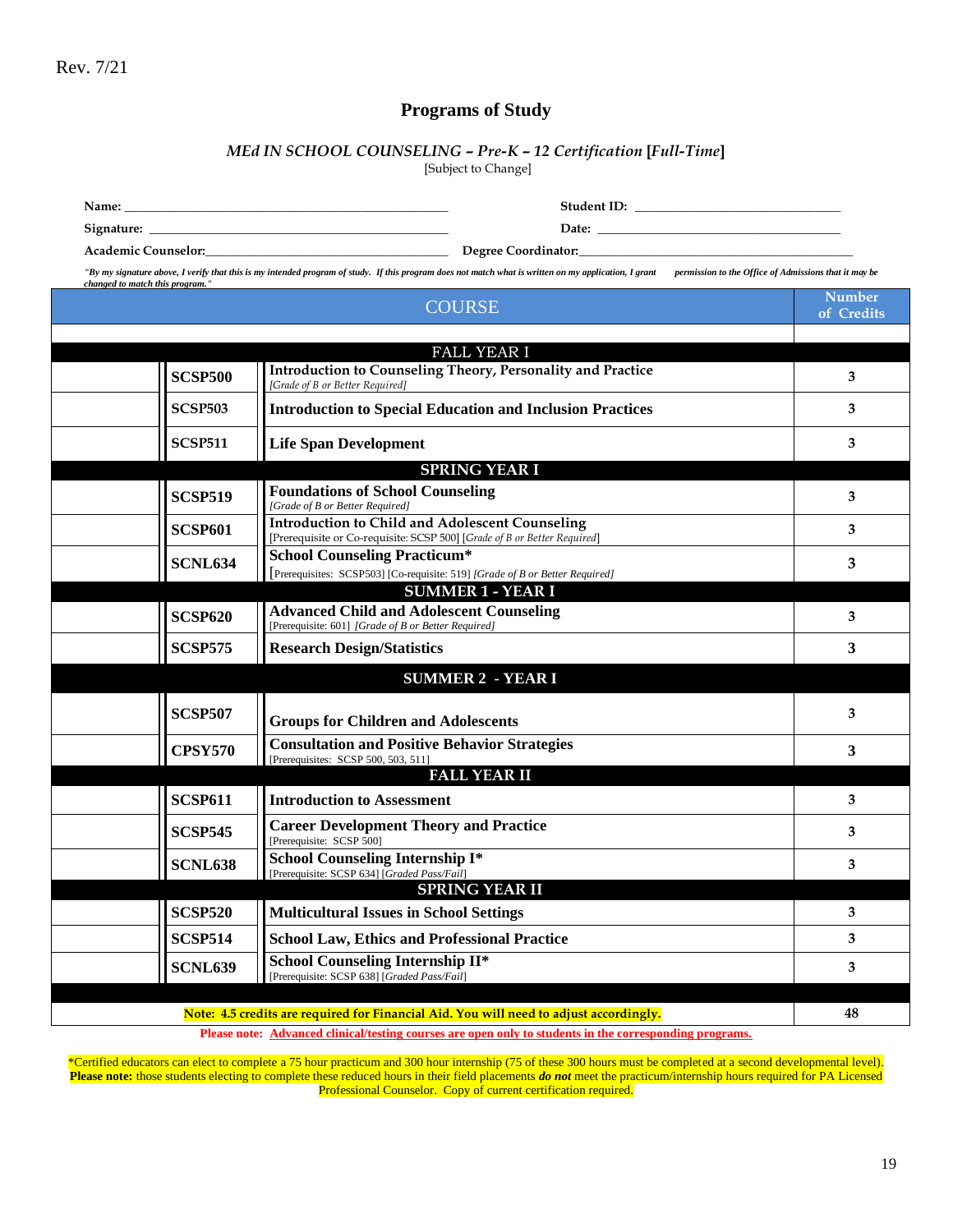### *MEd IN SCHOOL COUNSELING – Pre-K - 12 Certification* **[***Part-Time***]** *MEd IN SCHOOL COUNSELING – Pre-K – 12 Certification* **[Part***-Time***]**

[Subject to Change]

**Name:\_\_\_\_\_\_\_\_\_\_\_\_\_\_\_\_\_\_\_\_\_\_\_\_\_\_\_\_\_\_\_\_\_\_\_\_\_\_\_\_\_\_\_\_\_\_ Student ID: \_\_\_\_\_\_\_\_\_\_\_\_\_\_\_\_\_\_\_\_\_\_\_\_\_\_\_\_\_**

 $\text{Square: } \underline{\hspace{1.5em}}$ 

**Academic Counselor: \_\_\_\_\_\_\_\_\_\_\_\_\_\_\_\_\_\_\_\_\_\_\_\_\_\_\_\_\_\_\_\_ Degree Coordinator: \_\_\_\_\_\_\_\_\_\_\_\_\_\_\_\_\_\_\_\_\_\_\_\_\_\_\_\_\_\_\_\_\_\_\_\_\_**

*"By my signature above, I verify that this is my intended program of study. If this program does not match what is written on my application, I grant permission to the Office of Admissions that it may be changed to match this program."*

|                 | <b>COURSE</b>                                                                                                                                                  | <b>Number</b><br>of Credits |
|-----------------|----------------------------------------------------------------------------------------------------------------------------------------------------------------|-----------------------------|
|                 | <b>FALL YEAR I</b>                                                                                                                                             |                             |
| <b>SCSP 500</b> | Introduction to Counseling Theory, Personality and Practice<br>[Grade of B or Better Required]                                                                 | 3                           |
| <b>SCSP 511</b> | <b>Lifespan Development</b>                                                                                                                                    | 3                           |
|                 | <b>SPRING YEAR I</b>                                                                                                                                           |                             |
| <b>SCSP 514</b> | School Law, Ethics and Professional Practice                                                                                                                   | 3                           |
| <b>SCSP 601</b> | <b>Introduction to Child and Adolescent Counseling</b><br>[Prerequisite or Co-requisite: SCSP 500] [Grade of B or Better Required]<br><b>SUMMER 1 - YEAR I</b> | 3                           |
| <b>SCSP 575</b> | <b>Research Design/Statistics</b>                                                                                                                              | 3                           |
|                 | <b>SUMMER 2 - YEAR I</b>                                                                                                                                       |                             |
| <b>SCSP 620</b> | <b>Advanced Child and Adolescent Counseling</b><br>[Prerequisite: 601] [Grade of B or Better Required]                                                         | 3                           |
|                 | <b>FALL YEAR II</b>                                                                                                                                            |                             |
| <b>SCSP 503</b> | <b>Introduction to Special Education and Inclusion Practices</b>                                                                                               | 3                           |
| <b>SCSP 611</b> | <b>Introduction to Assessment</b>                                                                                                                              | 3                           |
|                 | <b>SPRING YEAR II</b>                                                                                                                                          |                             |
| <b>SCSP 519</b> | Foundations of School Counseling [Grade B or Better Required]                                                                                                  | 3                           |
| <b>SCSP 634</b> | <b>School Counseling Practicum*</b><br>[Grade B or Better Required][Prerequisites: SCSP503; Co-requisite: SCSP519]                                             | 3                           |
|                 | <b>SUMMER 2 - YEAR II</b>                                                                                                                                      |                             |
| <b>CPSY 570</b> | <b>Consultation and Positive Behavior Strategies</b><br>[Prerequisites: SCSP 500, 503, 511, 514]                                                               | 3                           |
| <b>SCSP 507</b> | <b>Groups for Children and Adolescents</b>                                                                                                                     | 3                           |
|                 | <b>FALL YEAR III</b>                                                                                                                                           |                             |
| <b>SCSP 545</b> | Career Development Theory & Practice [Prerequisite: SCSP 500]                                                                                                  | 3                           |
| <b>SCNL 638</b> | School Counseling Internship I*<br>[Grade B or Better Required] [Prerequisite: SCSP634]                                                                        | 3                           |
|                 | <b>SPRING YEAR III</b>                                                                                                                                         |                             |
| <b>SCNL 639</b> | School Counseling Internship II*<br>[Prerequisite: SCSP 638] [Graded Pass/Fail]                                                                                | 3                           |
| <b>SCSP 520</b> | <b>Multicultural Issues in School Settings</b>                                                                                                                 | 3                           |
|                 |                                                                                                                                                                |                             |
|                 | Note: 4.5 credits are required for Financial Aid. You will need to adjust accordingly.                                                                         | 48                          |

**Please note: Advanced clinical/testing courses are open only to students in the corresponding programs.**

\*Certified educators can elect to complete a 75 hour practicum and 300 hour internship (75 of these 300 hours must be completed at a second developmental level). **Please note:** those students electing to complete these reduced hours in their field placements *do not* meet the practicum/internship hours required for PA Licensed Professional Counselor. Copy of current certification required.